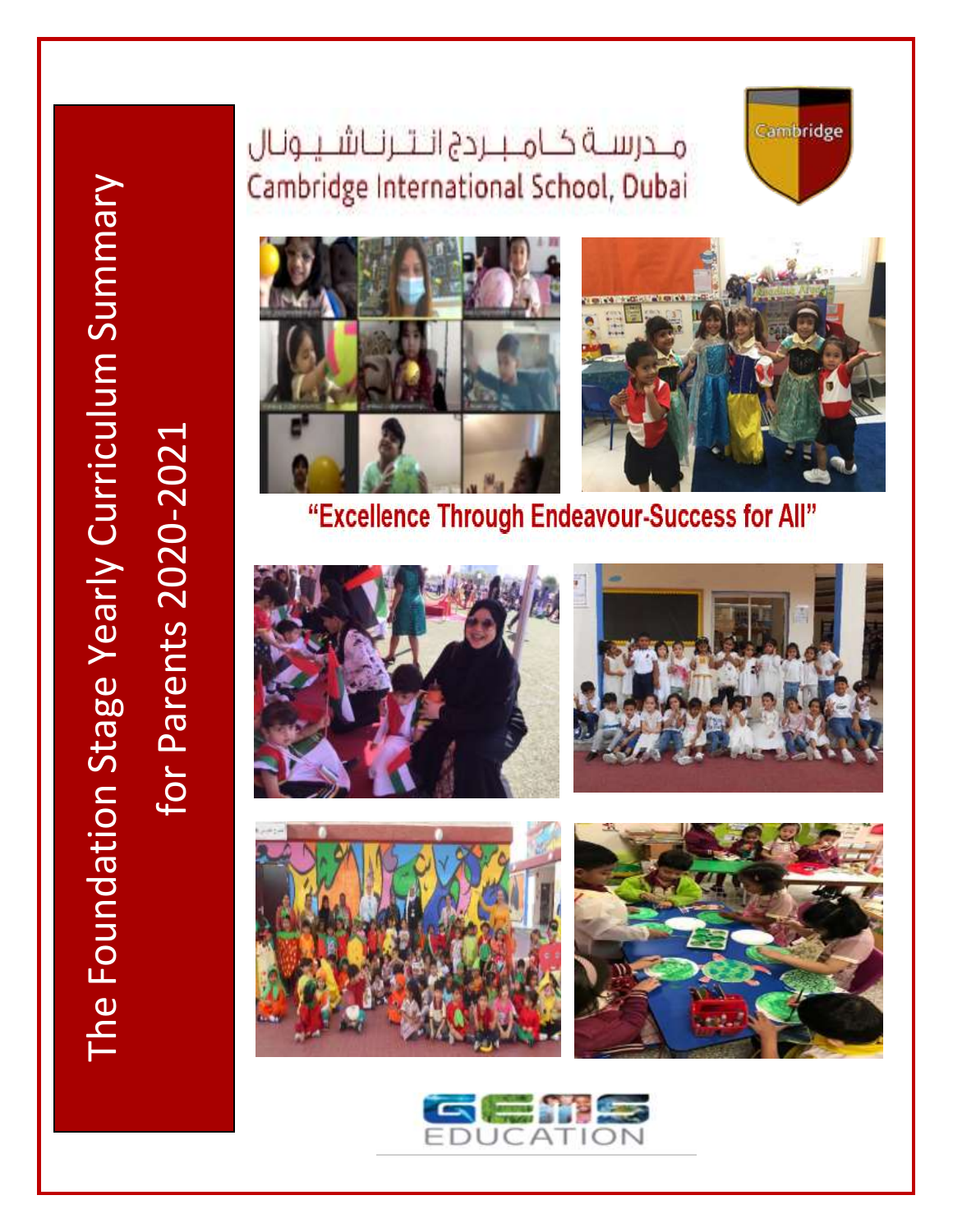## **CURRICULUM GUIDE FOR FOUNDATION STAGE STUDENTS AND THEIR PARENTS**

The purpose of this curriculum guide is to provide parents and students with an outline of:

- 1. The Curriculum structure in Foundation Stage
- 2. Details about Courses in Foundation Stage
- 3. Assessment Tasks for Foundation Stage
- 4. Assessments and Reports in Foundation Stage
- 5. Parental engagement to enhance learning

We hope this Curriculum Guide helps to clarify many of the questions and concerns pertaining to Foundation Stage Academics at GEMS Cambridge International School Dubai.

It is strongly recommended that parents keep this book for future guidance and information throughout Foundation Stage

GEMS Cambridge International School Dubai: <http://www.gemscis-dubai.com/>



#### **FROM THE HEAD OF EARLY YEARS**



*At CIS, we aim to provide an exceptional level of care and education for every individual student. We firmly believe, all students can succeed and we work to inspire a determination within the school for all to achieve the highest of expectations.*

*We aim to maximise student success by ensuring that all students are provided with rich, high quality educational opportunities, within our culture of high aspiration where achievement is recognised and celebrated. It is our determination to ensure that all students at CIS progress, achieve and are provided with the support and challenge to excel.*

*I hope you take the opportunity to read this course guide and I look forward to welcoming you to GEMS CIS.*

Miss Lindsey Yarwood

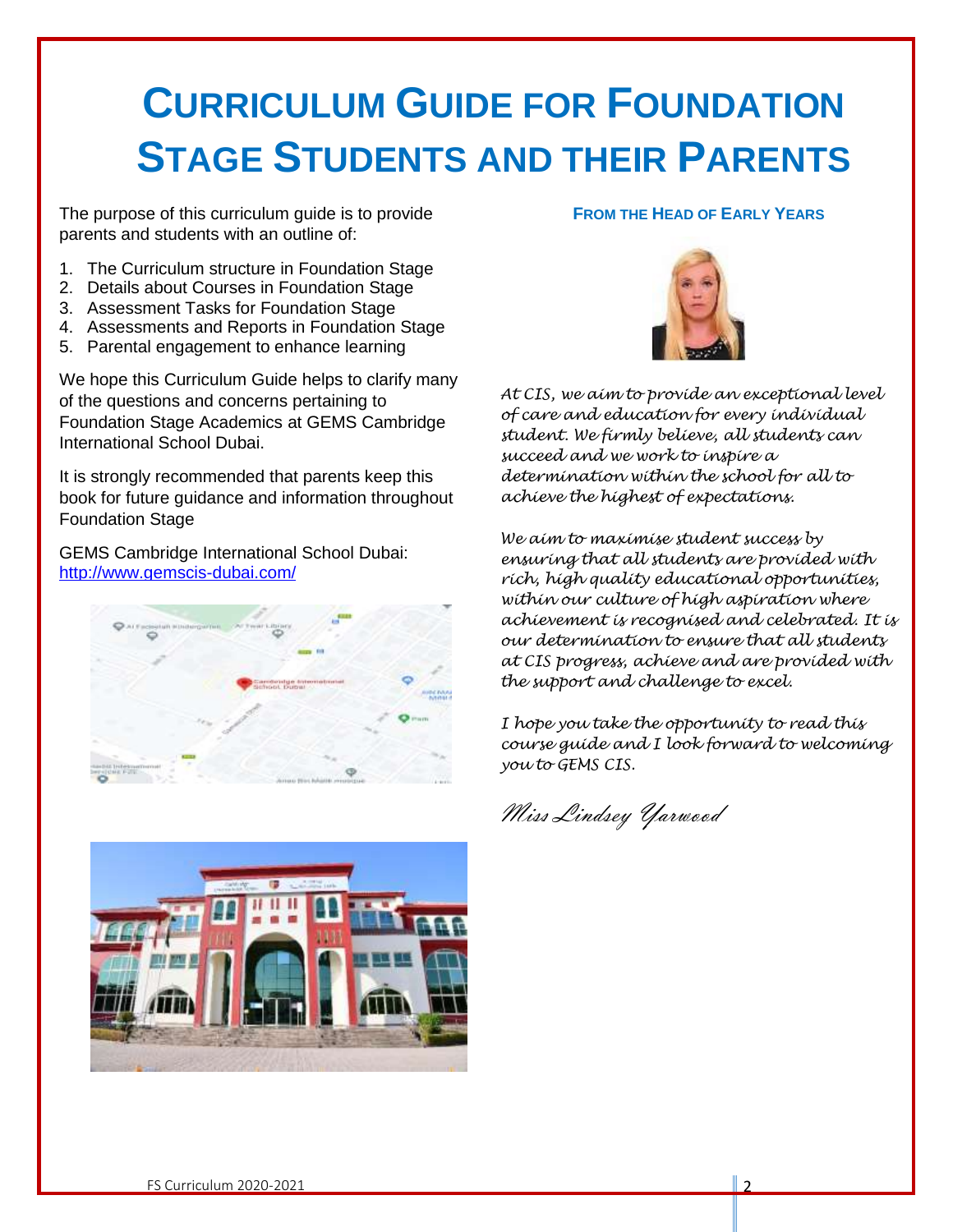### **CONTENTS:**

#### **SECTION 1: SCHOOL INFORMATION**

#### **SECTION 2: CORE COURSES**

| Personal, Social and Emotional Development  10 |  |
|------------------------------------------------|--|
|                                                |  |
|                                                |  |
|                                                |  |
|                                                |  |

#### **SECTION 3: NON-CORE COURSES**

#### **…………….. SECTION 4: THE FOUNDATION STAGE LEARNING JOURNEY**

| The Importance of Play in Early Years  21 |  |
|-------------------------------------------|--|

#### **<sup>S</sup>ECTION 5: <sup>P</sup>ARENTAL ENGAGEMENT**

| Developing Personal and Social Skills 21 |  |
|------------------------------------------|--|
|                                          |  |
| Developing Reading and Writing skills22  |  |
|                                          |  |

#### **SECTION 6: SCHOOL ROUTINES**

| Snack |  |
|-------|--|
|       |  |
|       |  |
|       |  |
|       |  |
|       |  |
|       |  |

#### **SECTION 7: ASSESSMENT, REPORTING AND RECORDING**

| Elementary School Assessments  29 |    |
|-----------------------------------|----|
|                                   | 30 |
|                                   |    |
|                                   |    |
| Role and Responsibilities 32      |    |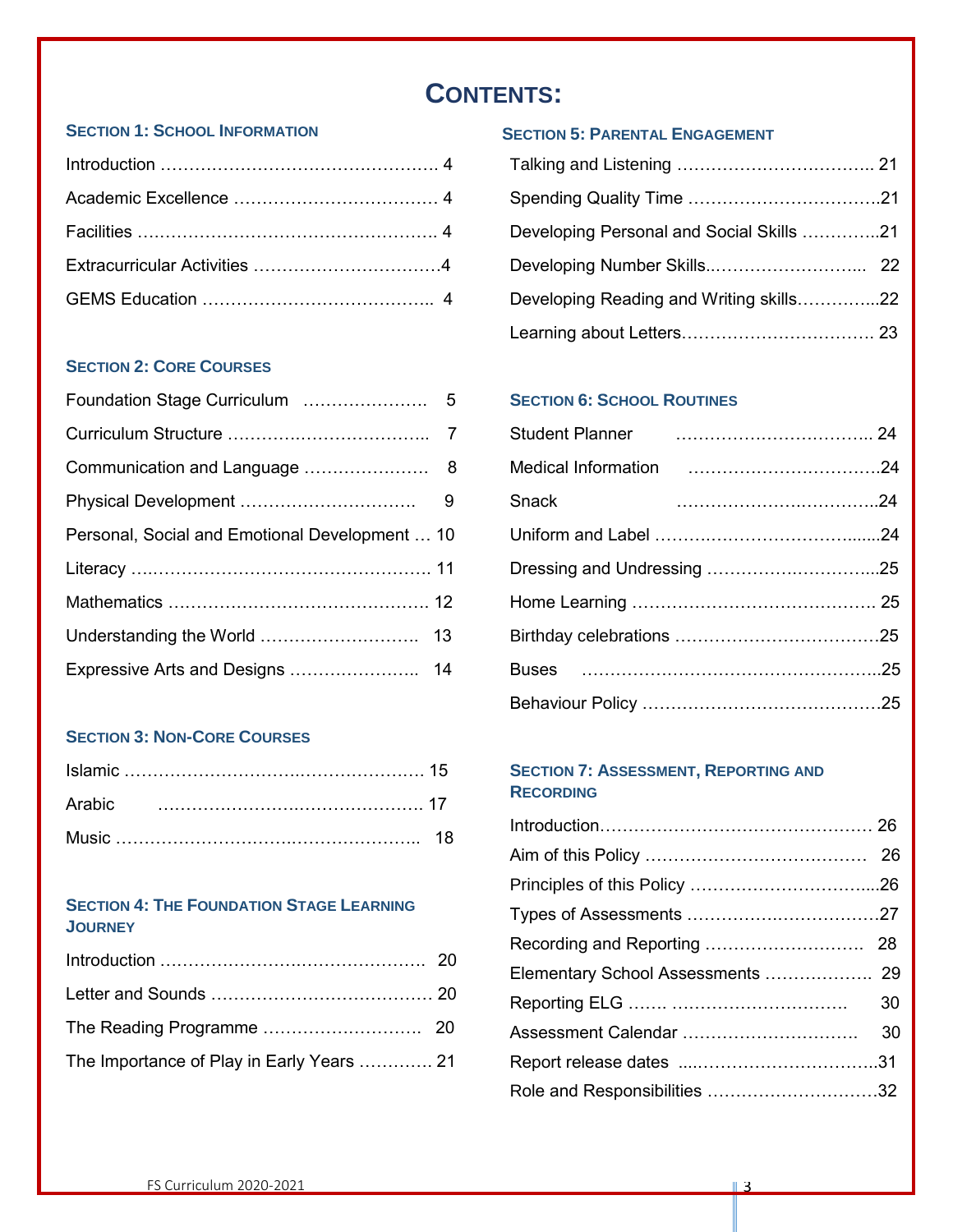# SECTION 1: SCHOOL INFORMATION

### **INTRODUCTION:**

GEMS Cambridge International School Dubai, (CISD) offers the internationally recognised National Curriculum for England and prepare students to take the International General Certificate of Secondary Education (IGCSE) Courses and A Level Examinations of the Universities of Cambridge and London (UK).

Presently, the school offers National Curriculum for England from Early Years Foundation Stage to Post 16 (Year 13).

### **ACADEMIC EXCELLENCE**

Over the past 3 years GEMS students have been accepted to 590 universities in 41 countries. Our students have won over 700 regional and international awards.

### **INNOVATIVE BUILDING AND FACILITIES**

The school provides high quality, affordable education to students of all nationalities. The elegant, well designed classrooms and outstanding campus is well suited to create the perfect creative blend so necessary for a multi-cultural setting that well suites learning and provides quality education that is the hallmark of GEMS schools.

Our outstanding facilities include; an indoor sports hall, outdoor football pitch, basketball court, cricket nets, outdoor multi-games courts, music, art and science labs, ICT and electronics labs, library, indoor and outdoor play areas.

### **EXTRA-CURRICULAR ACTIVITIES**

School teams and clubs are established in basketball, football, cricket, badminton, table tennis, and athletics, Eco, Arabic and ELL (English as Learning Language). After school activities like music, art, cooking, junk modelling, dance, drama, public speaking, digital learning, magazine and newspaper work are also offered to engage the interest and enthusiasm of all students from Key Stage1.

### **GEMS EDUCATION**

CISD is part of the GEMS Education network, which has been in the education sector for over 50 years and has a global network of award winning international schools. The GEMS global network of award winning international schools provides a high quality, values based education learning to over 142,000 students from 151 countries, employing over 11,000 education professionals, specialists and staff from around the world.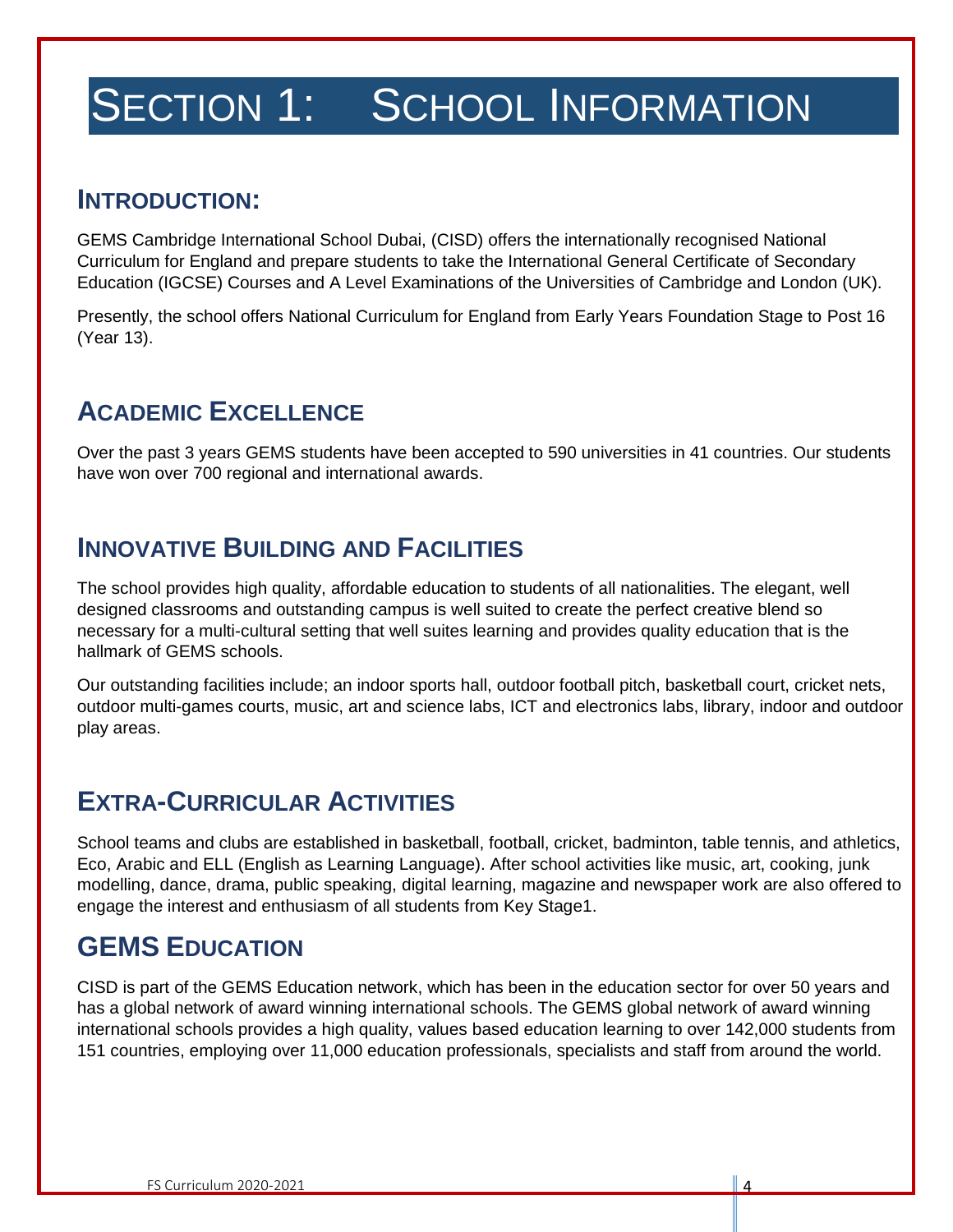### High Performance Learning

Performance Learning

Cambridge International School is a HPL School, aiming for World Class Status.

High Performance Learning is a research-based, pedagogy-led philosophy that responds to our growing understanding of human capability. It normalises high performance for all students and uses a unique teaching and learning framework to systematically develop the cognitive skills, values, attitudes and attributes needed for lifetime success.

It is very evident when you are in the school that a High Performance culture is truly embedded into everything we do; from the children articulating their learning in the classroom, to children working collaboratively and engaging in creative and critical thinking tasks across all areas of learning. Pastorally, students are also given the opportunity to develop their skills within Values, Attitudes and Attributes (VAAs), supporting every student to overcome barriers and build numerous strategies to help them overcome challenges along their learning journey.

As we approach the third and final term, we continue to embed High Performance Learning through carefully planned lessons which incorporate the 5 Advanced Cognitive Performance Characteristics (ACPs) and are identified as the following skills: Meta-cognition, Linking, Realising, Creating and Analysing.

To make these VAAs and ACPs easier for our Primary students to remember and link learning to, we have introduced HPL characters to create those connections, in a child-friendly environment, they include:

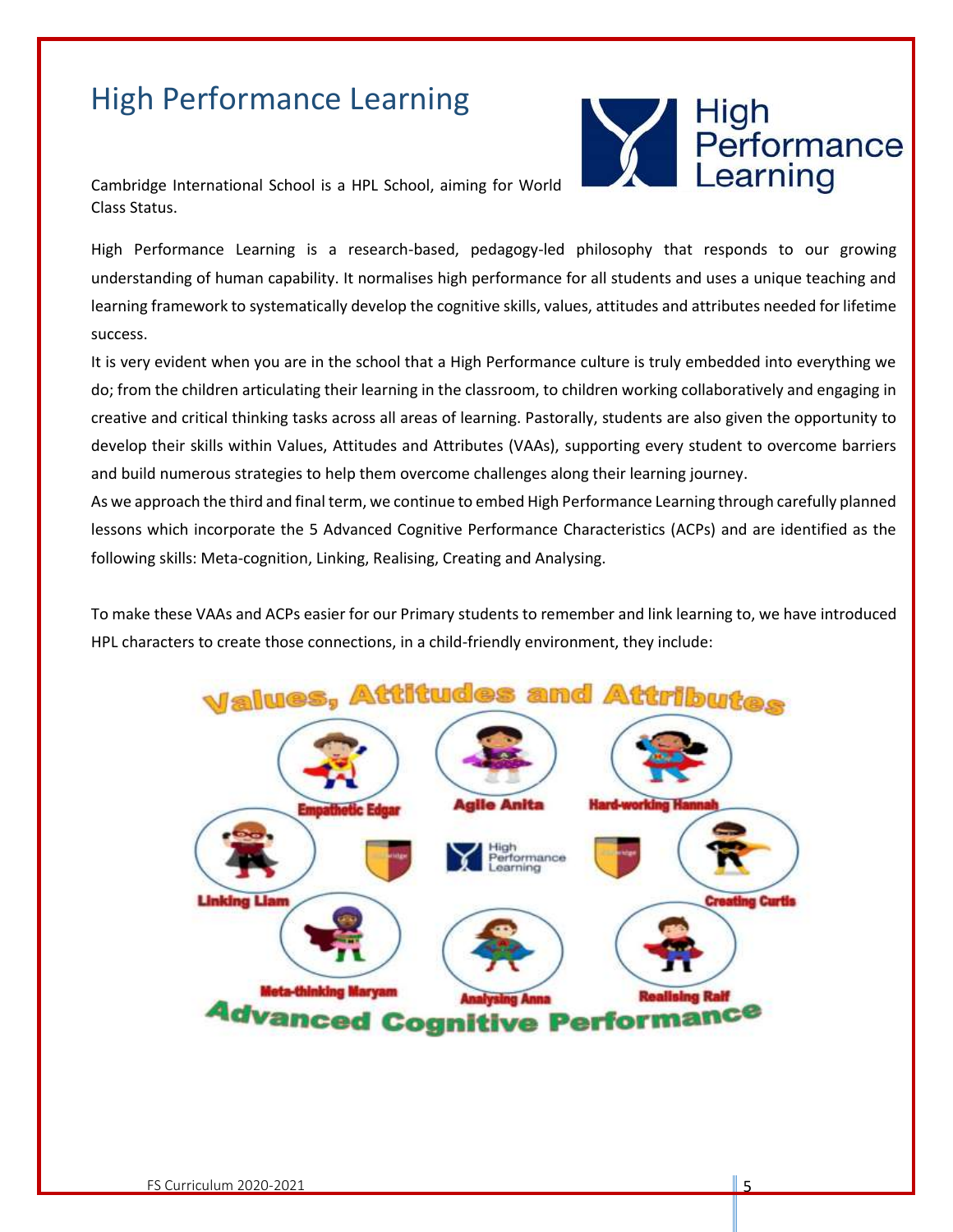#### **The Foundation Stage Curriculum:**

The Early Years Foundation Stage extends from 0-5 years. Entry into our Foundation Stage1 is in September after the child turns 3 (before 30<sup>th</sup> December of the academic year) and ends at the end of the Foundation Stage 2. The Foundation Stage is important in its own right, and also in preparing children for later schooling. It is the Early Learning Goals that set out what is expected of most children by the end of Foundation Stage 2.

The Early Years education that we offer our children is based on the following principles:

- It builds on what our children already know and can do
- It ensures that no child is excluded or disadvantaged
- It offers a structure for learning that has a range of starting points, content that matches
- It caters to the needs of young children, and provide activities that give opportunities for learning both indoors and outdoors
- It provides a rich and stimulating environment
- It builds on the physical development of the children
- It encourages the children to be innovative and creative learners

A coherent 'hands-on' education programme, appropriate to children's stage of development is provided at Cambridge International School - Dubai. This takes the form of a two year curriculum plan that identifies the attitudes, skills, knowledge and understanding that children need to achieve the Early Learning Goals by the end of FS.

Children learn as they make meaning of their experiences – for them, learning is not divided into subject areas. From birth, babies and young children are immediately motivated to communicate, investigate the world around them and to learn through their senses. Learning is most often a social experience in which they make their meaning through language. This happens most effectively in an environment where they are respected, cherished and cared, by attentive adults. They need to develop at their own pace and are given plenty of opportunity to play and explore.

Young children learn by:

- Playing and having fun
- First hand experiences, trying things out for themselves
- Being given an interesting, stimulating and safe environment in which to investigate
- Interacting with others
- Having their interests taken seriously
- Being physically active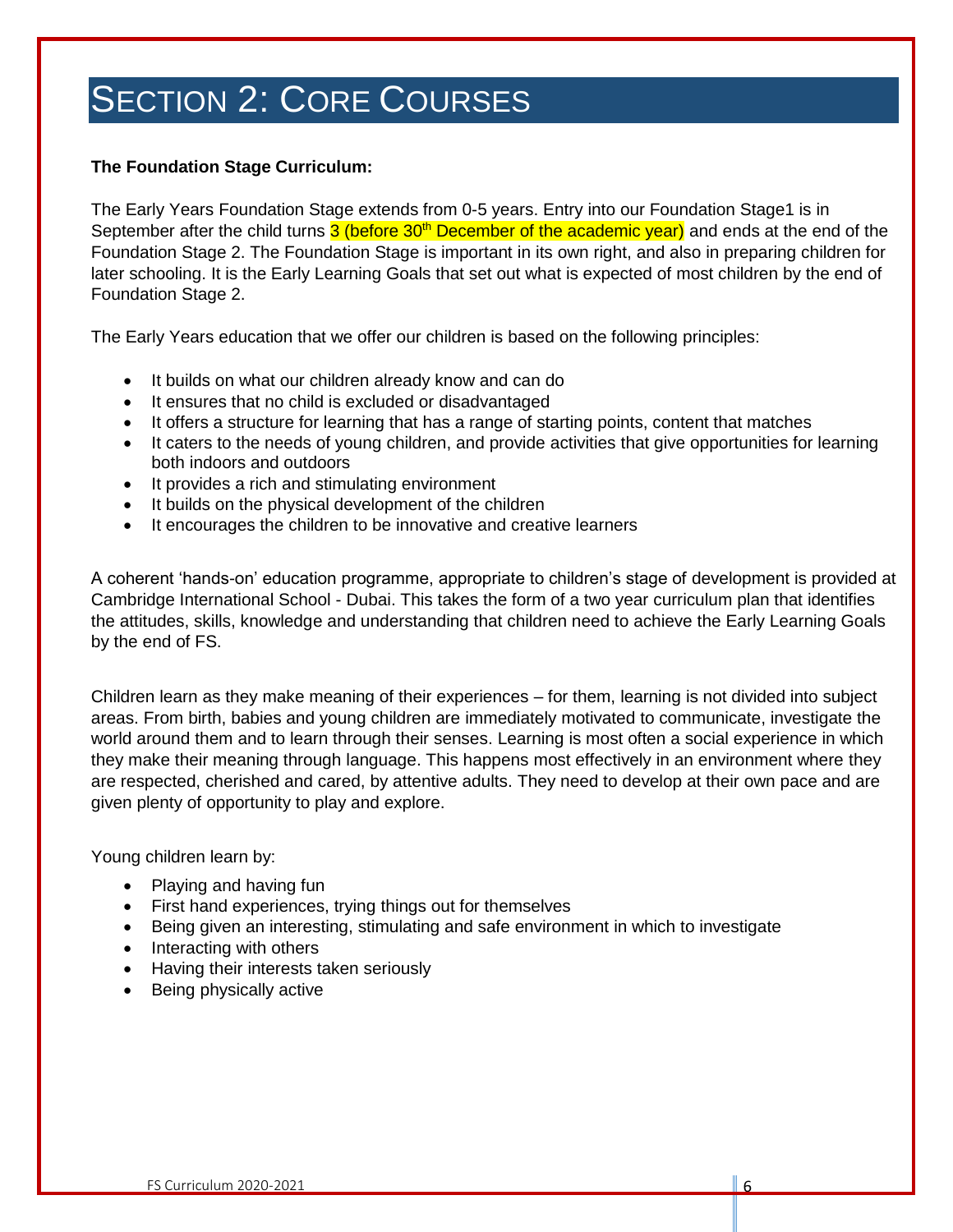#### **The Early Years Foundation Stage Curriculum**

The child is at the center of all planning for the Early Years Foundation Stage Curriculum at Cambridge International School. We take account of the child's previous learning and the next steps in achieving his/her potential. Cambridge International School follows the National Curriculum for England. It provides an educational framework specifying the knowledge and skills to be taught in each curriculum area and it provides standards that measure each child's progress in these areas. Further curriculum information is available at<http://www.foundationyears.org.uk/>

#### **The Early Years Foundation Stage Curriculum has 7 Areas of Learning:**

#### **3 Prime Areas:**

- ❖ Communication and Language
- ❖ Physical Development
- ❖ Personal, Social and Emotional Development

#### **4 Specific Areas**

- ❖ Literacy
- ❖ Mathematics
- ❖ Understanding the World
- ❖ Expressive Arts and Design

Each area of learning is implemented through planned, purposeful play and through a mix of childinitiated and adult led activities.

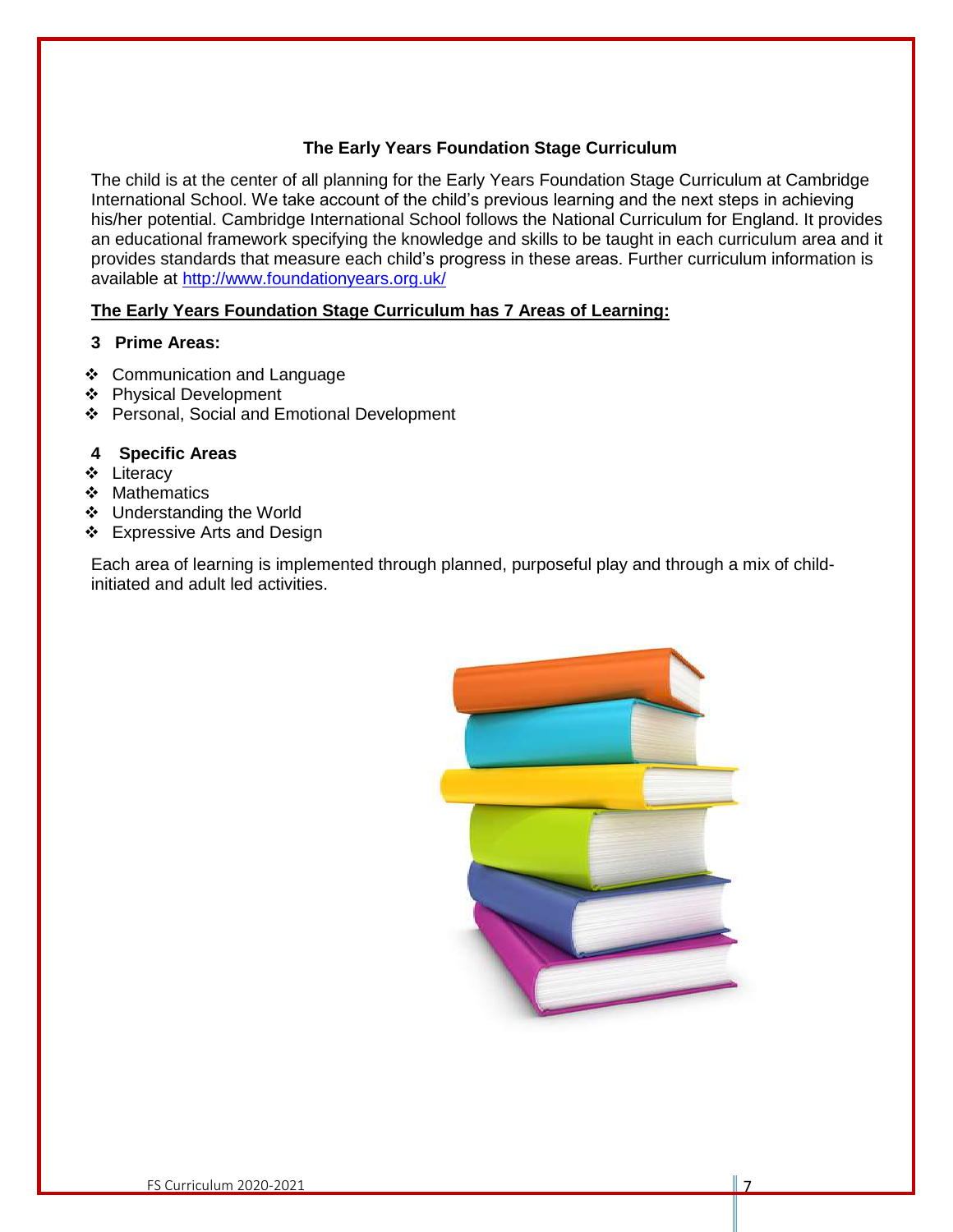### **CURRICULUM STRUCTURE:**

All Foundation Stage students at GEMS CIS will study the following courses:

#### Well being

| <b>Mandatory Core Courses</b>              | <b>FS</b>    |
|--------------------------------------------|--------------|
| Communication and Language                 | Daily        |
| <b>Physical Education</b>                  | 2 sessions   |
| Personal, Social and Emotional Development | <b>Daily</b> |
| Literacy                                   | Daily        |
| <b>Mathematics</b>                         | Daily        |
| Understanding the World                    | Daily        |
| <b>Expressive Arts and Designs</b>         | Daily        |

In addition to the Core Courses, students also have an opportunity to study the Non-Core courses:

| <b>Non-Core Courses by Specialists</b> | FS <sub>1</sub> | FS <sub>2</sub> |
|----------------------------------------|-----------------|-----------------|
| Arabic                                 | session         | 2 sessions      |
| <b>Music</b>                           | session         | session         |

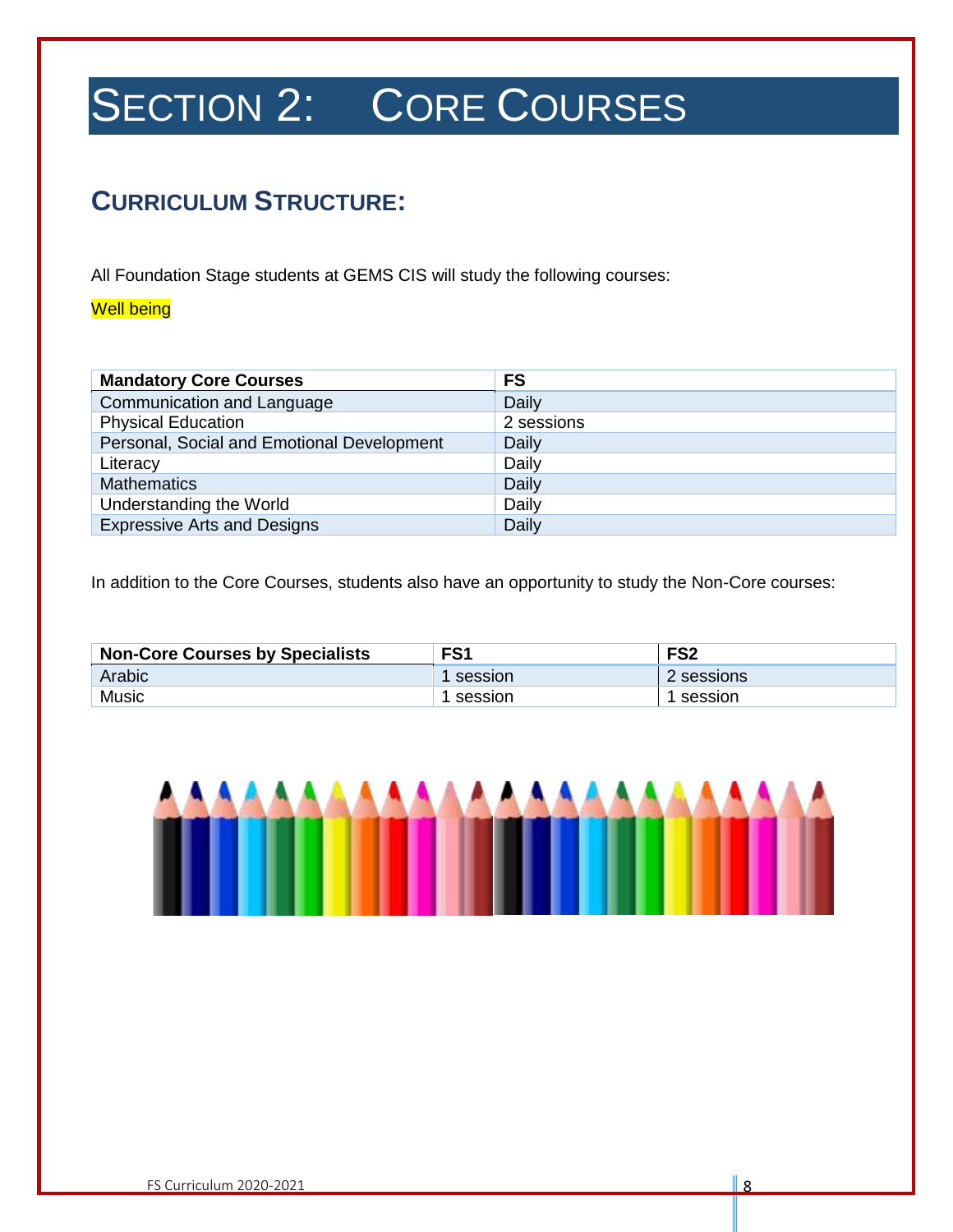#### **PRIME AREAS**

**ENGLISH: COMMUNICATION AND LANGUAGE** 

**Course**: The Early Years Foundation Stage

English is a mandatory course that is studied substantially from FS1 onwards.

**Communicating thoughts, ideas, feelings and enjoying spoken and written language.** Language and Literacy development depend on learning and being competent in a range of key skills, together with having the confidence, opportunity, encouragement, support and disposition to use them. This area of learning includes speaking and listening in different situations and for different purposes such as:

| Knowledge and Understanding                                                                                                                                        | <b>Skills</b>                                                                         | <b>Attitudes</b>                                             |
|--------------------------------------------------------------------------------------------------------------------------------------------------------------------|---------------------------------------------------------------------------------------|--------------------------------------------------------------|
| To understand and express both<br>experiences and ideas with language                                                                                              | To sing and join in with<br>$\bullet$<br>rhymes                                       | To show interest in<br>$\bullet$<br>others and a desire      |
| To know how to express needs and<br>feelings through cries, smiles, sounds,<br>body movements, sign and verbal<br>language                                         | To begin to ask questions<br>$\bullet$<br>To use a tool e.g. writing,<br>digging, etc | to communicate<br>To confidently<br>$\bullet$<br>communicate |
| To understand simple instructions and<br>respond appropriately                                                                                                     |                                                                                       |                                                              |
| To know how to use an ever<br>increasing vocabulary and put words<br>together to convey meaning                                                                    |                                                                                       |                                                              |
| To understand that tone of voice<br>indicates meaning                                                                                                              |                                                                                       |                                                              |
| To understand that there is a<br>difference between written and spoken<br>language i.e. writing in sentences but<br>speech is in clauses, phrases and<br>sentences |                                                                                       |                                                              |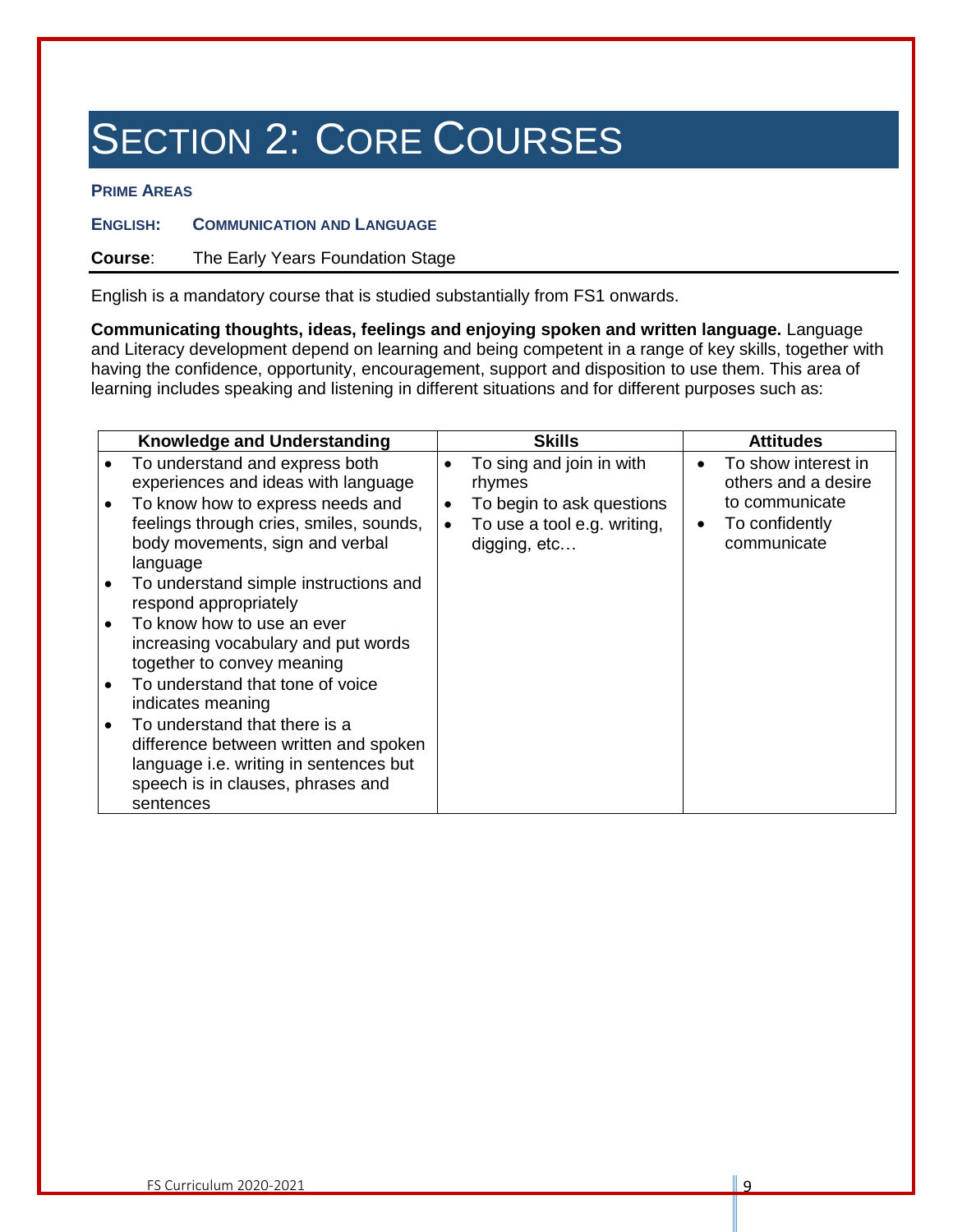#### **PRIME AREAS**

#### **PHYSICAL DEVELOPMENT**

**Course**: The Early Years Foundation Stage

#### **Developing skills of co-ordination, control, manipulation and movement**

Young children grow rapidly at this stage of their lives. They develop confidence and control, of the way they move and the way they handle tools and equipment.

| <b>Knowledge and Understanding</b>                                                                                                                                                                                                                                                                                           | Skills                                                                                                                                                                                                                                                                                                                                                                                                                                                               | <b>Attitudes</b>                                                                                                                         |
|------------------------------------------------------------------------------------------------------------------------------------------------------------------------------------------------------------------------------------------------------------------------------------------------------------------------------|----------------------------------------------------------------------------------------------------------------------------------------------------------------------------------------------------------------------------------------------------------------------------------------------------------------------------------------------------------------------------------------------------------------------------------------------------------------------|------------------------------------------------------------------------------------------------------------------------------------------|
| To know how their body works and how<br>to make arms, legs and other parts of<br>their body do the things that they want<br>to do<br>To understand their own physical<br>limitations<br>To know how to use tools or equipment<br>To understand their own physical needs<br>(e.g. they need a drink when they are<br>thirsty) | To hold the various parts<br>of the body e.g. head up<br>To roll, sit, crawl, walk,<br>$\bullet$<br>climb, jump, etc<br>To push and pull objects,<br>knobs, etc<br>To negotiate stairs when<br>climbing<br>To ride trikes<br>$\bullet$<br>To kick or to throw a ball<br>$\bullet$<br>To carry objects<br>To use tools (e.g brushes,<br>scissors)<br>To balance on one foot<br>To co-ordinate body<br>movements<br>To fit pieces together<br>To be still or to freeze | To co-operate<br>٠<br>To be confident<br>To be persistent<br>٠<br>To motivate to try new<br>movements<br>To care for others<br>$\bullet$ |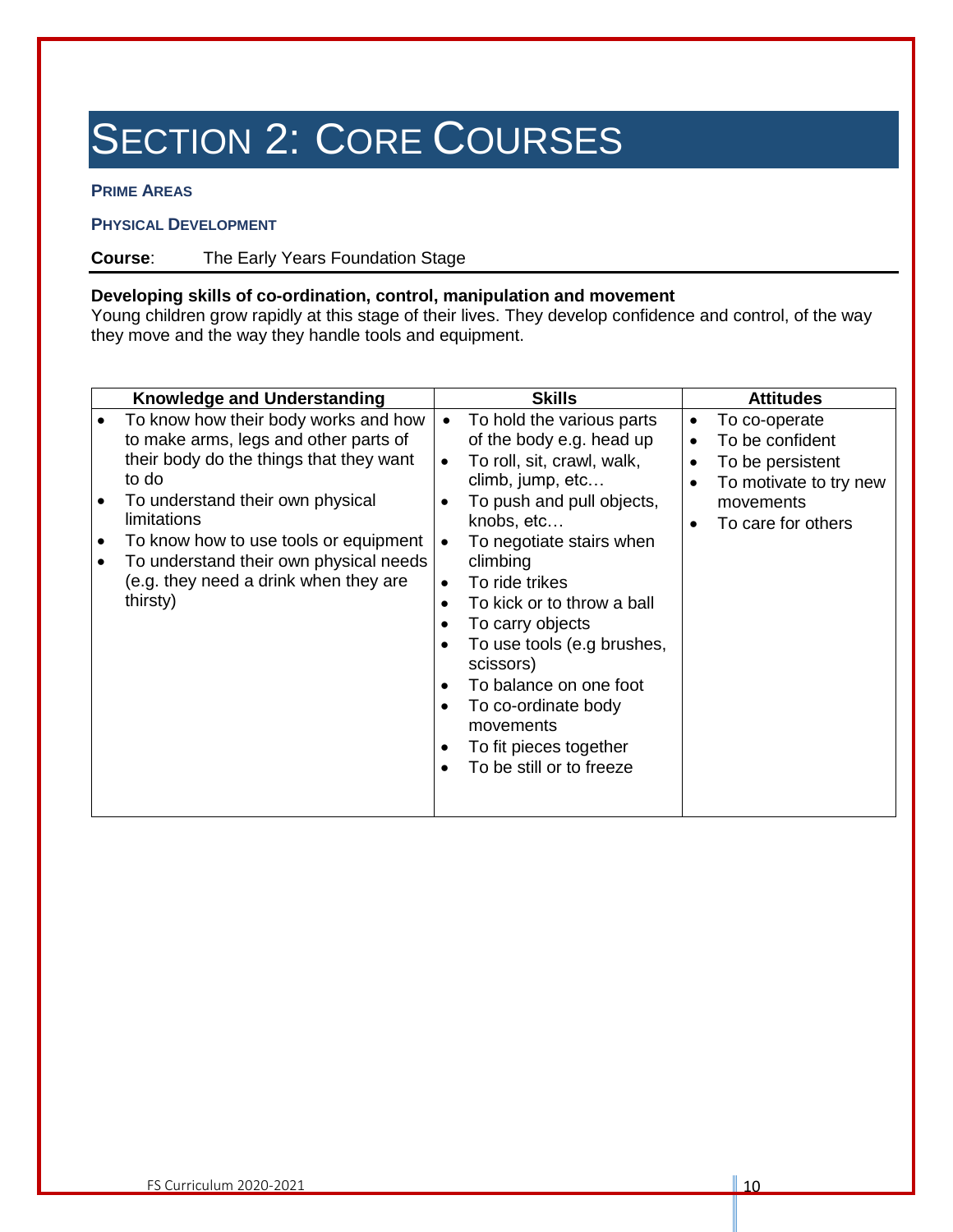#### **PRIME AREAS**

#### **PERSONAL, SOCIAL AND EMOTIONAL DEVELOPMENT**

#### **Course**: The Early Years Foundation Stage

**Emotional well-being, knowing who you are and how you 'fit in' and feeling good about yourself.**  Successful, Personal, Social and Emotional development is critical for very young children in all aspects of their lives. It is also a pre-requisite for their success in all other areas of learning.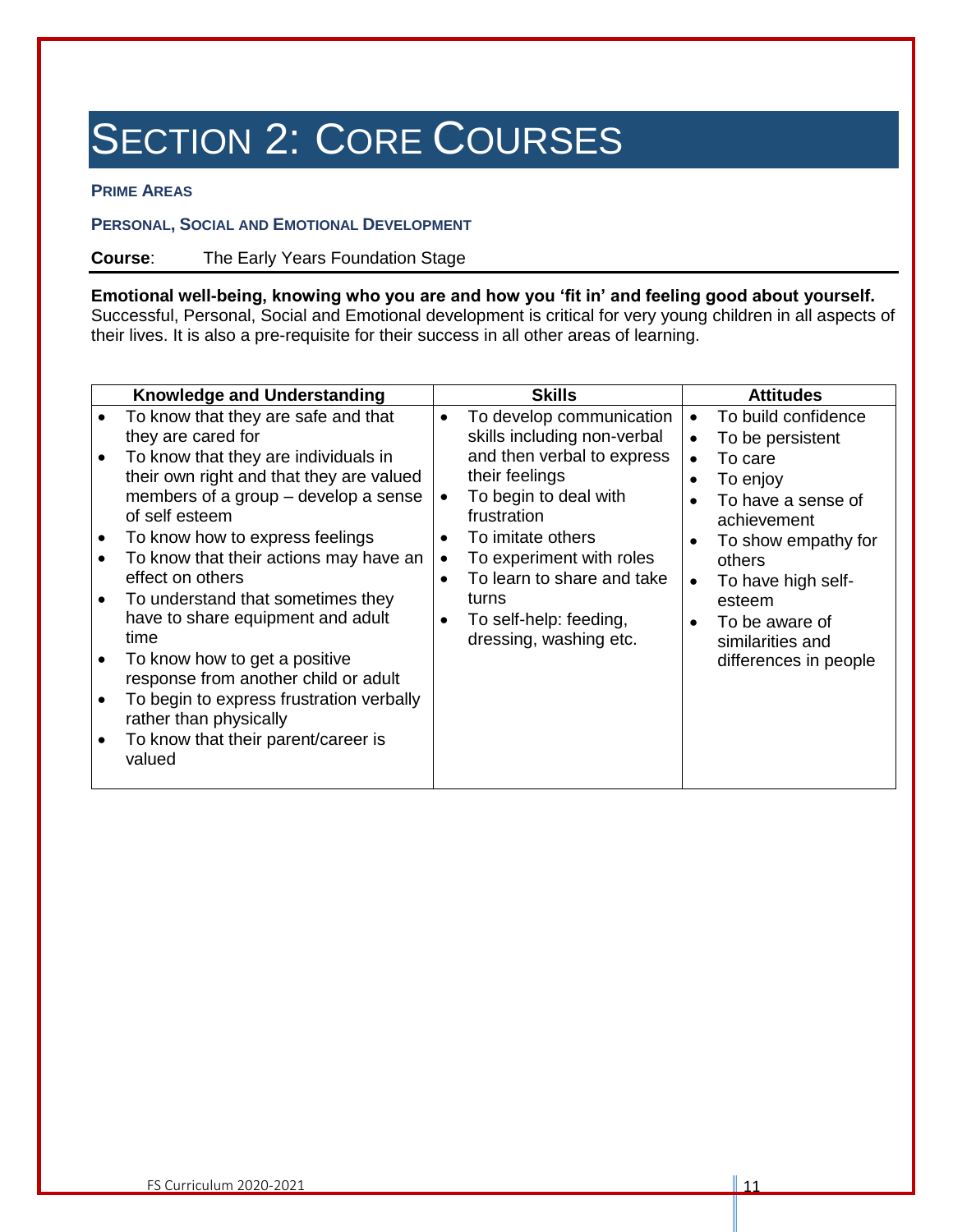**SPECIFIC AREAS**

#### **ENGLISH: LITERACY (READING AND WRITING)**

#### **Course**: The Early Years Foundation Stage

#### **Literacy (Reading and Writing)**

#### **Involves encouraging children to link sounds and letters and to begin to read and write.**

**Reading:** Children must be given access to a wide range of reading materials (books, poems and other written materials) to ignite their interest. Children read and understand simple sentences. They use phonic knowledge to decode regular words and read them aloud accurately. They also read some common irregular words. They demonstrate understanding when talking with others about what they have read.

**Writing:** Children use their phonic knowledge to write words in ways which match their spoken sounds. They also write some irregular common words. They write simple sentences which can be read by themselves and others. Some words are spelt correctly and others are phonetically plausible.

| <b>Reading</b>                                                                                                                                                                                                                                                                                                                                                                                                                                                                                                                                                                                                                                                                                                                      | Writing                                                                                                                                                                                                                                                                                                                                                                                                                                                                                                                                                                                                                                                                                                                                                                                                                                                                                                             |
|-------------------------------------------------------------------------------------------------------------------------------------------------------------------------------------------------------------------------------------------------------------------------------------------------------------------------------------------------------------------------------------------------------------------------------------------------------------------------------------------------------------------------------------------------------------------------------------------------------------------------------------------------------------------------------------------------------------------------------------|---------------------------------------------------------------------------------------------------------------------------------------------------------------------------------------------------------------------------------------------------------------------------------------------------------------------------------------------------------------------------------------------------------------------------------------------------------------------------------------------------------------------------------------------------------------------------------------------------------------------------------------------------------------------------------------------------------------------------------------------------------------------------------------------------------------------------------------------------------------------------------------------------------------------|
| To show awareness of rhyme and alliteration<br>٠<br>To recognise rhythm in spoken words<br>To be aware of the way stories are<br>structured<br>To suggest how the story might end<br>To know that information can be relayed in<br>the form of print<br>To know that print carries meaning and, in<br>English, is read from left to right and top to<br>bottom<br>To recognise familiar words and signs such<br>as own name and advertising logos<br>To segment the sounds in simple words and<br>blend them together and to know which<br>letters represent some of them<br>To link sounds to letters, naming and<br>sounding the letters of the alphabet<br>To know that information can be retrieved<br>from books and computers | To sometime give meaning to marks as they<br>$\bullet$<br>draw and paint<br>To ascribe meanings to marks that they see<br>$\bullet$<br>in different place<br>To give meaning to marks that they make as<br>$\bullet$<br>they draw, write and paint<br>To begin to break the flow of speech into<br>$\bullet$<br>words<br>To continue a rhyming string<br>٠<br>To hear and write the initial sound in words<br>$\bullet$<br>To segment the sounds in simple words and<br>$\bullet$<br>blend them together<br>To link sounds to letters, naming and<br>$\bullet$<br>sounding the letters of the alphabet<br>To use some clearly identifiable letters to<br>$\bullet$<br>communicate meaning, representing some<br>sounds correctly and in sequence<br>To write own name and other things such as<br>$\bullet$<br>labels, captions, etc.<br>To attempt to write short sentences in<br>$\bullet$<br>meaningful contexts |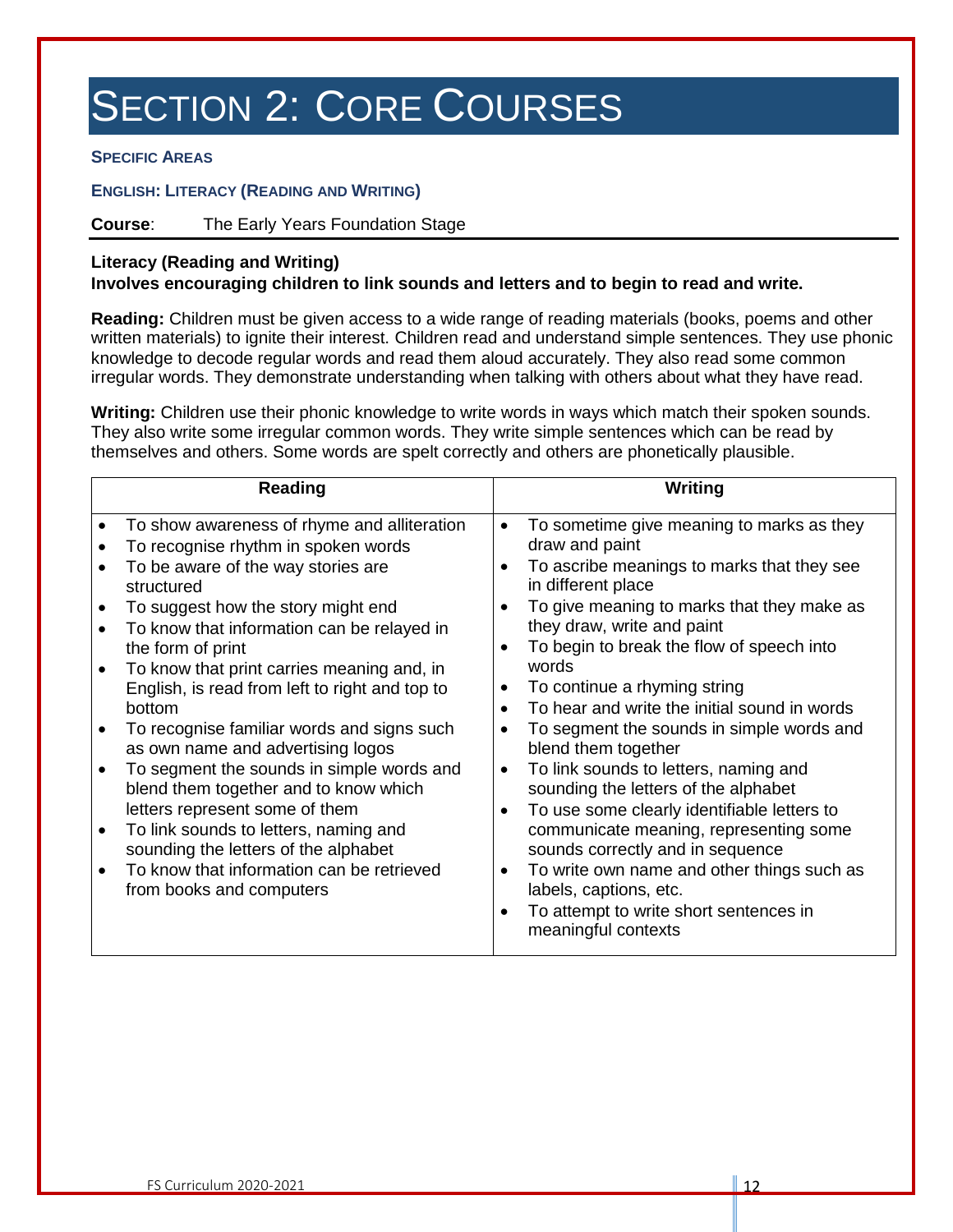#### **SPECIFIC AREAS: MATHEMATICS**

**Course**: The Early Years Foundation Stage

#### **Developing an interest in number, shape, space and measure.**

Maths, depends on becoming confident and competent in learning and using key skills. These areas of learning include counting, sorting, matching, seeking patterns and working with numbers, shape, space and measures.

| <b>Knowledge and Understanding</b>                                                                                                                                                                                                                                                                                                                                                                                                                                                                                                                                                                                                                                                                                                                                                                                                                                                              | <b>Skills</b>                                                                                                                                                                                                                                                                                                                                                                                                                                                                                                                             | <b>Attitudes</b>                                                                                                                                                                                                                                                         |
|-------------------------------------------------------------------------------------------------------------------------------------------------------------------------------------------------------------------------------------------------------------------------------------------------------------------------------------------------------------------------------------------------------------------------------------------------------------------------------------------------------------------------------------------------------------------------------------------------------------------------------------------------------------------------------------------------------------------------------------------------------------------------------------------------------------------------------------------------------------------------------------------------|-------------------------------------------------------------------------------------------------------------------------------------------------------------------------------------------------------------------------------------------------------------------------------------------------------------------------------------------------------------------------------------------------------------------------------------------------------------------------------------------------------------------------------------------|--------------------------------------------------------------------------------------------------------------------------------------------------------------------------------------------------------------------------------------------------------------------------|
| To know that things are similar and<br>$\bullet$<br>different (classifying)<br>To know that there are number<br>symbols and a set sequence in which<br>numbers occur<br>To know that numbers are different from<br>letters<br>To know the concepts of more than, less<br>than<br>To count a collection of objects<br>accurately matching one number to<br>one object<br>To know that there are a variety of<br>shapes and to know some of their names<br>To know that some shapes fit together<br>and some don't<br>To be aware of the mathematical<br>language and to describe shapes<br>To know how to make sequential<br>patterns<br>To know how to estimate<br>To know that the last number said is<br>the number of objects in the set<br>To know and use appropriate<br>vocabulary to describe movement and<br>position in space e.g. up, down, in<br>front of, behind, over, under, etc. | To classify objects<br>$\bullet$<br>To sort objects according<br>to its colour, shape or<br>texture<br>To match objects to<br>$\bullet$<br>numbers, patterns etc.<br>To take turns and to share<br>$\bullet$<br>To use language to<br>٠<br>express a concept<br>To make connections<br>$\bullet$<br>To solve problems<br>To count<br>To record<br>$\bullet$<br>To estimate<br>$\bullet$<br>To question<br>$\bullet$<br>To think logically<br>$\bullet$<br>To respond and to set<br>challenges<br>To negotiate space<br>٠<br>To test ideas | To be curious<br>$\bullet$<br>To be confident and<br>learn by making<br>mistakes<br>To search for<br>$\bullet$<br>answers<br>To express opinions<br>$\bullet$<br>To co-operate and<br>collaborate<br>To have a sense of<br>enjoyment and<br>satisfaction<br>Perseverance |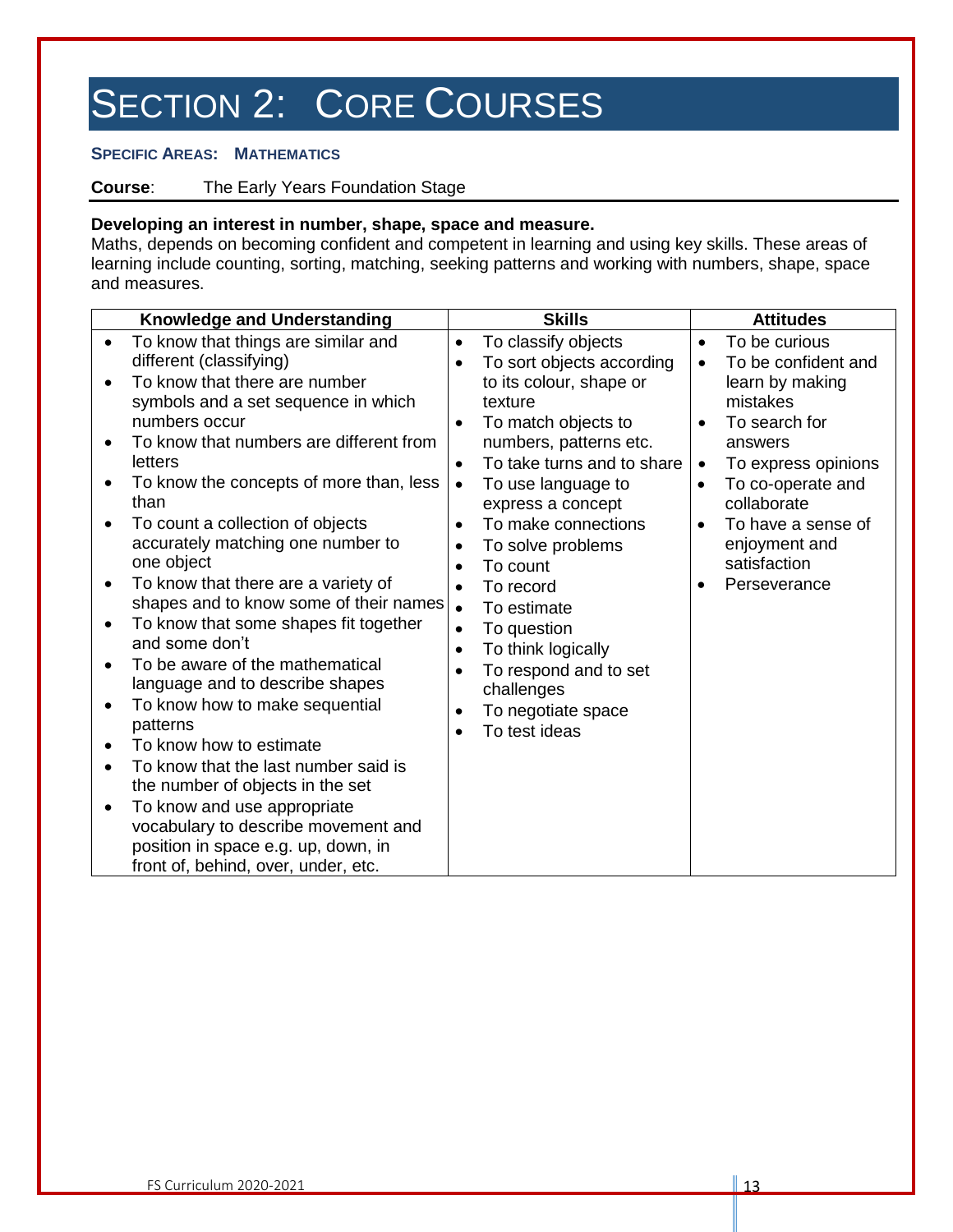#### **SPECIFIC AREAS: UNDERSTANDING THE WORLD**

#### **Course**: The Early Years Foundation Stage

#### **Developing an interest and curiosity based on first-hand and/or personal experiences.**

Children are developing the skills; knowledge and understanding that help them make sense of the world. This forms the foundation for later work in science, history, geography, design and technology, and information and communication technology.

| <b>Knowledge and Understanding</b>                                                                                                                                                                                                                                                                                                                                                                                                                                                                                                                                                                                                                                                                                                                                                                                                                                                                                     | <b>Skills</b>                                                                                                                                                                                                                                                                                                                                                                                                    | <b>Attitudes</b>                                                                                                                                                                                          |
|------------------------------------------------------------------------------------------------------------------------------------------------------------------------------------------------------------------------------------------------------------------------------------------------------------------------------------------------------------------------------------------------------------------------------------------------------------------------------------------------------------------------------------------------------------------------------------------------------------------------------------------------------------------------------------------------------------------------------------------------------------------------------------------------------------------------------------------------------------------------------------------------------------------------|------------------------------------------------------------------------------------------------------------------------------------------------------------------------------------------------------------------------------------------------------------------------------------------------------------------------------------------------------------------------------------------------------------------|-----------------------------------------------------------------------------------------------------------------------------------------------------------------------------------------------------------|
| To know where they live<br>$\bullet$<br>To know their address<br>To know what it means to be a part of a<br>local community<br>To know about people in the local area<br>and the jobs that they do<br>To recognise key features of the local<br>environment<br>To know the purpose and use of simple<br>maps<br>To know about their own and their<br>family's personal history<br>To know about past events<br>٠<br>To know that there are different<br>religions and each has different<br>celebrations linked to it<br>To know that there are a variety of<br>materials with different properties which<br>can be changed<br>To know about the simple properties of<br>$\bullet$<br>light, colour and sound<br>To know that objects can be moved by<br>forces<br>To know that there are a variety of<br>living things which include humans<br>To know about some of the tasks that<br>the computers are suitable for | To have an awareness<br>of change<br>To predict and interpret<br>To begin to<br>understand cause and<br>effect<br>To use simple maps<br>To observe closely<br>To plan and design<br>To join by using a<br>variety of techniques<br>To make things for a<br>variety of purposes from<br>a variety of materials<br>To choose appropriate<br>materials and tools for<br>specific purposes<br>To solve problems<br>٠ | To be persistent<br>$\bullet$<br>To be interested<br>To co-operate<br>To enjoy<br>To appreciate and to<br>be respectful<br>To have a sense of<br>curiosity<br>To be aware of<br>safety<br>To be confident |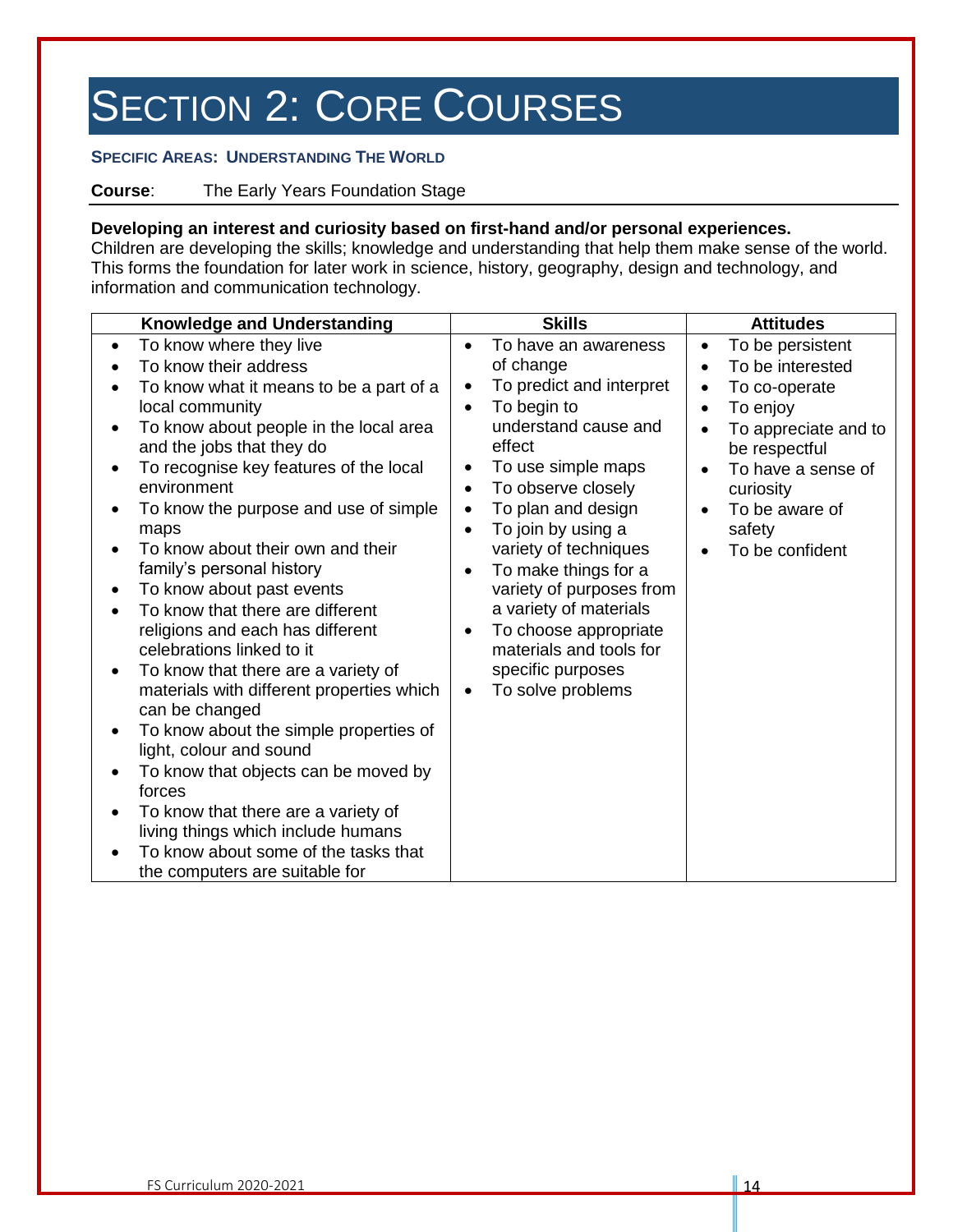#### **SPECIFIC AREAS: EXPRESSIVE ARTS AND DESIGN**

**Course**: The Early Years Foundation Stage

#### **Responding by using many senses, expressing ideas through different media and representation.**

Creativity is fundamental to successful learning. The aspects covered in this area of learning include art, music, dance, role-play and imaginative play. Being creative enables children to make connections between one area of learning and another, so extend their understanding. Children are also introduced to different artist work like Pointillism, Andy Goldsworth, Mondrain etc.

| <b>Knowledge and Understanding</b>                                                                                                                                                                                                                                                                                                                                                                                                                                                                                                                                                                                                                                                                                         | <b>Skills</b>                                                                                                                                                                                                                                                                                                                                                                                                                                                                                                                                                                                    | <b>Attitudes</b>                                                                                                                                                     |
|----------------------------------------------------------------------------------------------------------------------------------------------------------------------------------------------------------------------------------------------------------------------------------------------------------------------------------------------------------------------------------------------------------------------------------------------------------------------------------------------------------------------------------------------------------------------------------------------------------------------------------------------------------------------------------------------------------------------------|--------------------------------------------------------------------------------------------------------------------------------------------------------------------------------------------------------------------------------------------------------------------------------------------------------------------------------------------------------------------------------------------------------------------------------------------------------------------------------------------------------------------------------------------------------------------------------------------------|----------------------------------------------------------------------------------------------------------------------------------------------------------------------|
| To know that you can use a variety of<br>materials to make things e.g. paint,<br>glue, paper, clay, playdough<br>To know that there is a variety of<br>colours and ways to mix it<br>To know that there are different forms<br>of artwork from different cultures<br>To know that their individual work will<br>be appreciated and valued<br>To know how to use tools for their<br>creative work e.g. brushes, glue,<br>spreaders, etc.<br>To know that a variety of musical<br>instruments make different sounds<br>To know that they can make sounds<br>and rhythms with their own bodies<br>To know that their body moves in<br>space, moves in different ways and can<br>move to different rhythms, sound and<br>music | To take turns (co-<br>$\bullet$<br>operation)<br>To use their gross<br>$\bullet$<br>motor skills<br>To handle and play<br>٠<br>instruments<br>To use their fine motor<br>$\bullet$<br>skills<br>To concentrate and<br>$\bullet$<br>imitate<br>To listen and<br>$\bullet$<br>experiment<br>To compromise in order<br>$\bullet$<br>to sustain play<br>To share ideas with<br>$\bullet$<br>others<br>To draw and paint from<br>$\bullet$<br>observation<br>To explore and gain<br>$\bullet$<br>competence in a variety<br>of techniques<br>To design a collage<br>٠<br>To print<br>To cut and stick | To appreciate<br>٠<br>For pleasure<br>٠<br>To enjoy<br>٠<br>To preserve<br>To motivate<br>$\bullet$<br>imagination<br>To respond to<br>$\bullet$<br>external stimuli |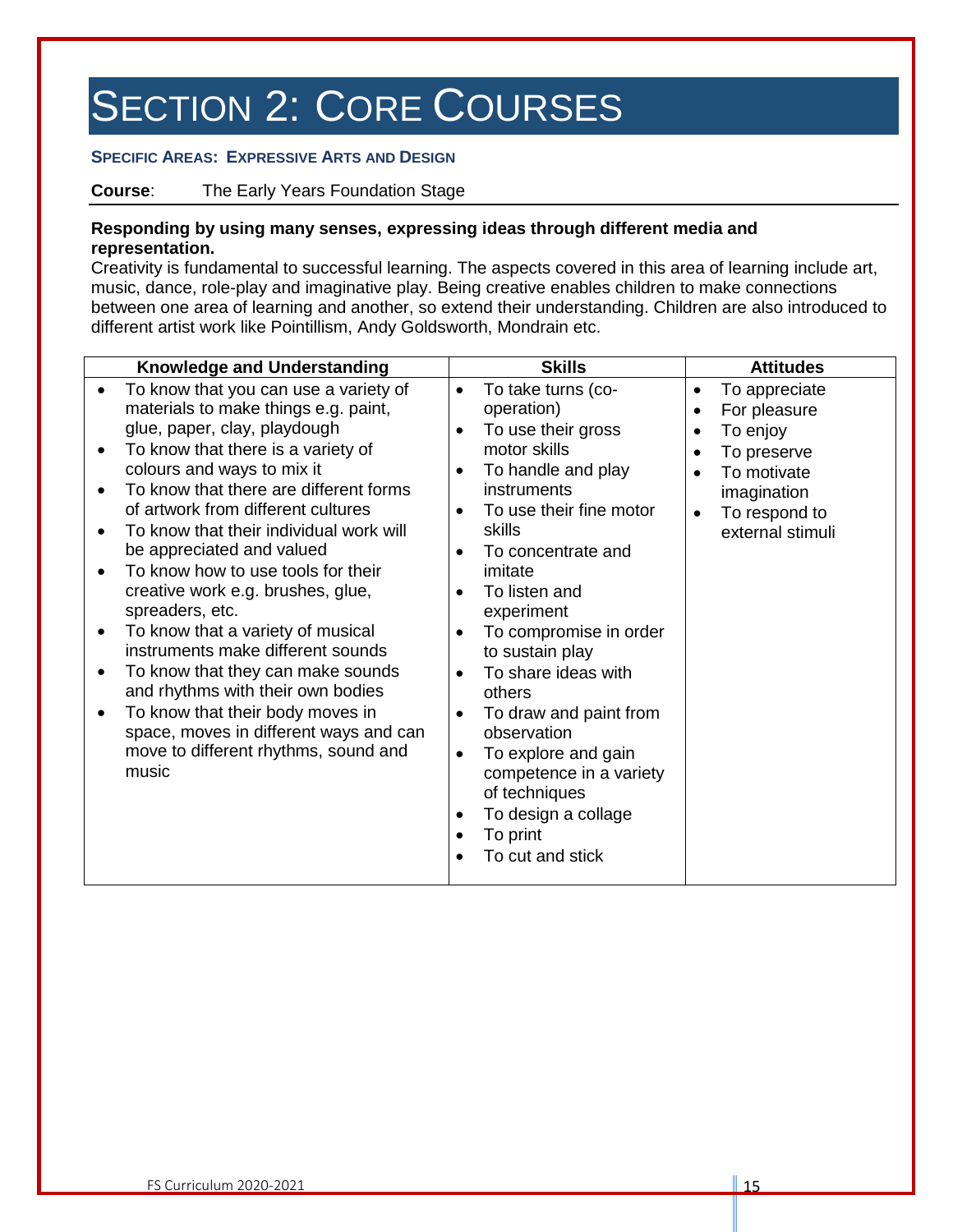# SECTION 3: Non - CORE COURSES

### التربية اإلسالمية

قسم التربية الإسلامية

رئيسة قسم التربية اإلسالمية : لينا إسماعيل عبد السالم

المنهج : التربية اإلسالمية الخاصة بالعرب

يجب على جميع الطالب المسلمين دراسة مادة التربية اإلسالمية وذلك طبقا لقواعد وزارة التعليم.

وصف المنهج:

سيقوم الطلاب بدراسة حصتين للتربية الإسلامية في الأسبوع، كما ينقسم الطلاب في المرحلة الدراسية إلى قسمين: قسم التربية الإسلامية للعرب وقسم التربية اإلسالمية لغير العرب .

ونأمل أن يكون كل طالب مسلم من طلاب مدرسة كامبردج الدولية فخورًا بكونه مسلمًا وأن تتكون لديه المعرفة الأساسية للدين الإسلامي، كما أن هدفنا هو أن يتعرف الطلاب المسلمون على العقيدة و الأخلاق الإسلامية والتي أكدها القرآن الكريم والسنة النبوية فيمكنهم حينها تطبيق ما تعلموه في مواقفهم الحياتية، كما نولى اهتمامنا للمناسبات الدينية مثل عيد الفطر وعيد األضحى حتى يدرك الطالب أهميتهما.

سوف يقوم الطلاب بدراسة سيرة سيدنا محمد صلى الله عليه وسلم؛ فهو قدوتنا في الإسلام و سوف يستخلص الطلاب الدروس المستفادة من سيرته العطرة وتطبيقها في حياتهم.

منهج التربية اإلسالمية للطالب العرب

يستند منهج كامبردج للتربية اإلسالمية إلى المنهاج الدراسي الموصى به في دولة اإلمارات العربية المتحدة والذي يهدف إلى تطوير المتعلمين فيما يلي:

- الوعي الكامل لمفاهيم )اإلسالم( و)اإليمان( عن طريق ممارسات دينية متوافقة مع الواقع .
- الوعي بالعقيدة اإلسالمية و أركان اإلسالم الخمسة و التعرف على أخالق سيدنا محمد صلى هللا عليه وسلم.
	- احترام التقاليد الدينية والثقافية لدولة اإلمارات العربية المتحدة والعالم أجمع.
- تطوير المهارات العقلية كالبحث و التفكير الناقد لتمكين الطالب من اتخاذ قرارات مستنيرة وخيارات صحيحة. وفق ا لتعاليم الدين اإلسالمي الصحيح .



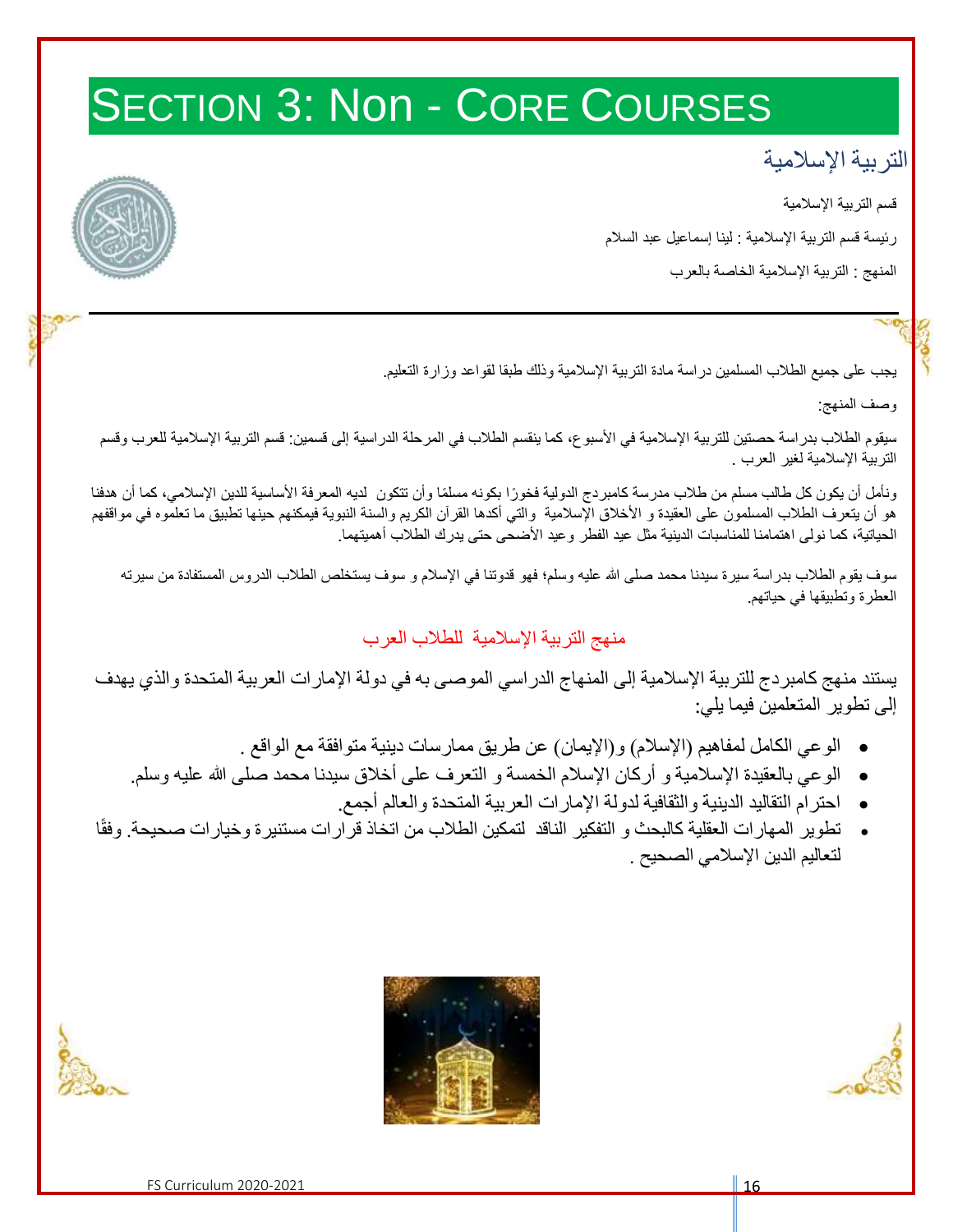## SECTION 2: Non - CORE COURSES

**ISLAMIC: FS 2**

**Faculty**: Islamic

**Course**: MOE Islamic curriculum (Arabs – Non- Arabs)



According to the Ministry of Education ruling, it is compulsory that Muslim children study Islamic studies.

#### **Course Description:**

The children receive one Islamic lesson a week. We have one section for each year group (Islamic for Arabs and Islamic for Non-Arabs)

We hope every Muslim child at CIS is proud to be a Muslim and learns the basic knowledge of the religion. Our aim is to acknowledge all Muslim children regarding the pillars of Islam, the Islamic faith and morals and to be able to apply it efficiently to real life. To increase the knowledge of Islam we share with the children, the stories of prophets and manners of living a Muslim's life. We also pay attention to the religious occasions such as Eid Al-Fitar and Eid Al-Adha, so that the children realise their importance and value.



#### **What will students learn?**

Cambridge Islamic Education Syllabus is based on UAE recommended Curriculum of study and aims to develop in learners the following:

- An understanding of the concepts of commitment (Islam) and faith (Imaan) in a religious tradition
- An understanding of the Pillars of Islam and manners of prophet Mohammed
- A respect for the diverse range of religious and cultural traditions in the UAE and the wider world
- A range of investigative, critical and moral thinking skills to enable them to make informed choices and decisions





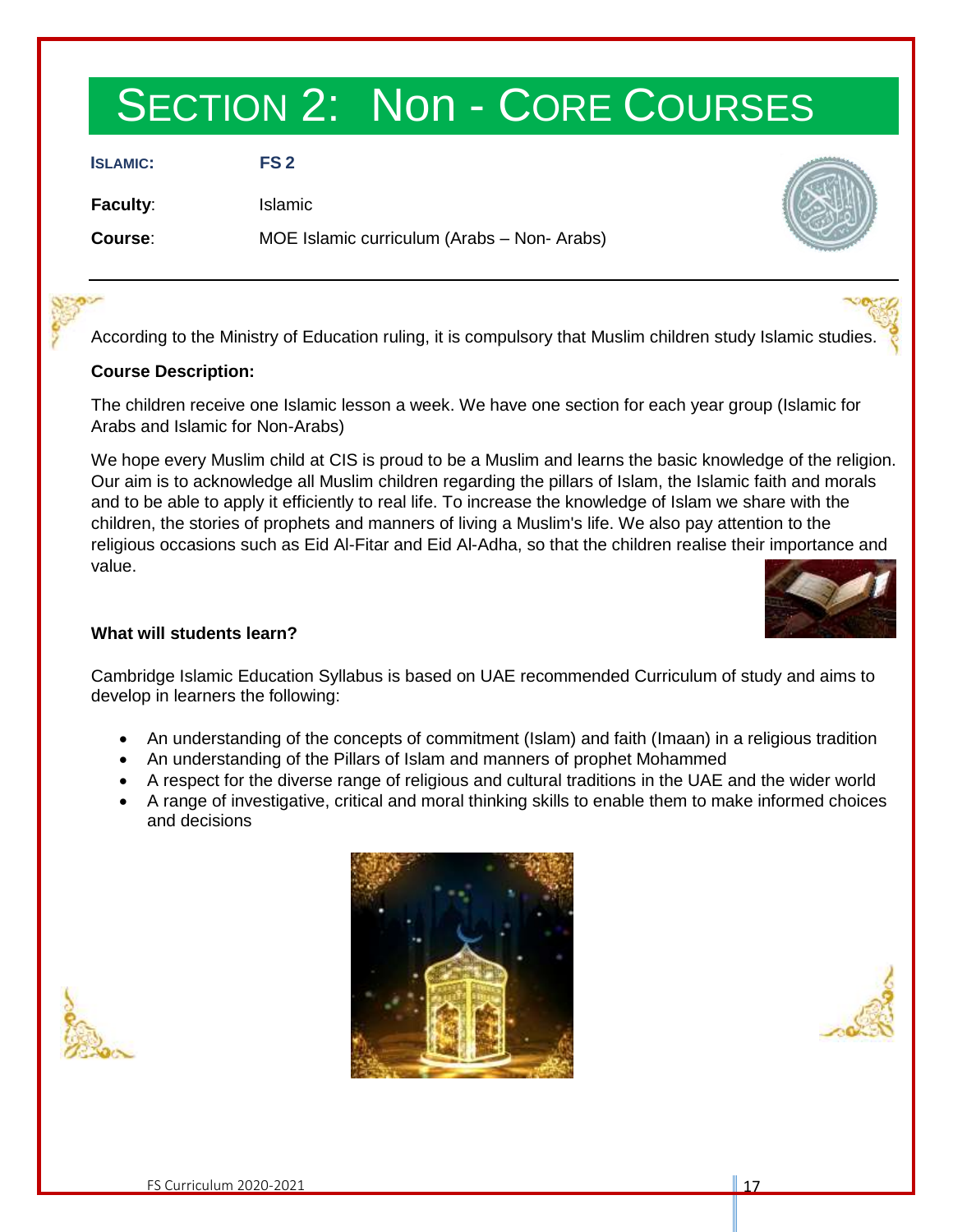# SECTION 3: Non - CORE COURSES

**ARABIC: FS1 AND FS2**

**Faculty:** Arabic

**Course:** Arabic A and Arabic B

Children tend to enjoy learning a new language (Arabic) at school. Most language-learning techniques are great fun, and children get a real sense of achievement from mastering and using new key phrases!

All children in FS are given the opportunities to learn how to:

- Communicate orally
- Share the ideas and feelings using sentences in Arabic
- Compare the use of English grammar and Alphabet to Arabic language
- Express some ideas in writing and speaking

| Listening                                                                                                                                                                                                                                                                     | <b>Speaking</b>                                                                                                                                                                                                                                   | Reading                                                                                                                                                                                    | Writing                                                                                                                                                                                                    |
|-------------------------------------------------------------------------------------------------------------------------------------------------------------------------------------------------------------------------------------------------------------------------------|---------------------------------------------------------------------------------------------------------------------------------------------------------------------------------------------------------------------------------------------------|--------------------------------------------------------------------------------------------------------------------------------------------------------------------------------------------|------------------------------------------------------------------------------------------------------------------------------------------------------------------------------------------------------------|
| To recognise<br>$\bullet$<br>single words or<br>common<br>expressions if<br>these are in<br>context<br>To listen and<br>$\bullet$<br>show very little<br>understanding of<br>verbal messages<br>even in the<br>simplest context<br>and in personal<br>and social<br>situation | To exchange<br>$\bullet$<br>greetings and<br>introduce self<br>To name a few<br>$\bullet$<br>familiar items<br>related to the<br>environment.<br>To engage in a<br>$\bullet$<br>genuine<br>conversation about<br>familiar or unfamiliar<br>topics | To recognise a<br>$\bullet$<br>number of letters<br>and vocalization<br>markers.<br>To recognise some<br>common words or<br>often use phrases<br>presented within a<br>supporting context. | The writer can copy<br>$\bullet$<br>familiar words and<br>phrases using<br>letters he/she has<br>learned.<br>To write a limited<br>$\bullet$<br>number of words<br>from memory, but<br>phonetically spelt. |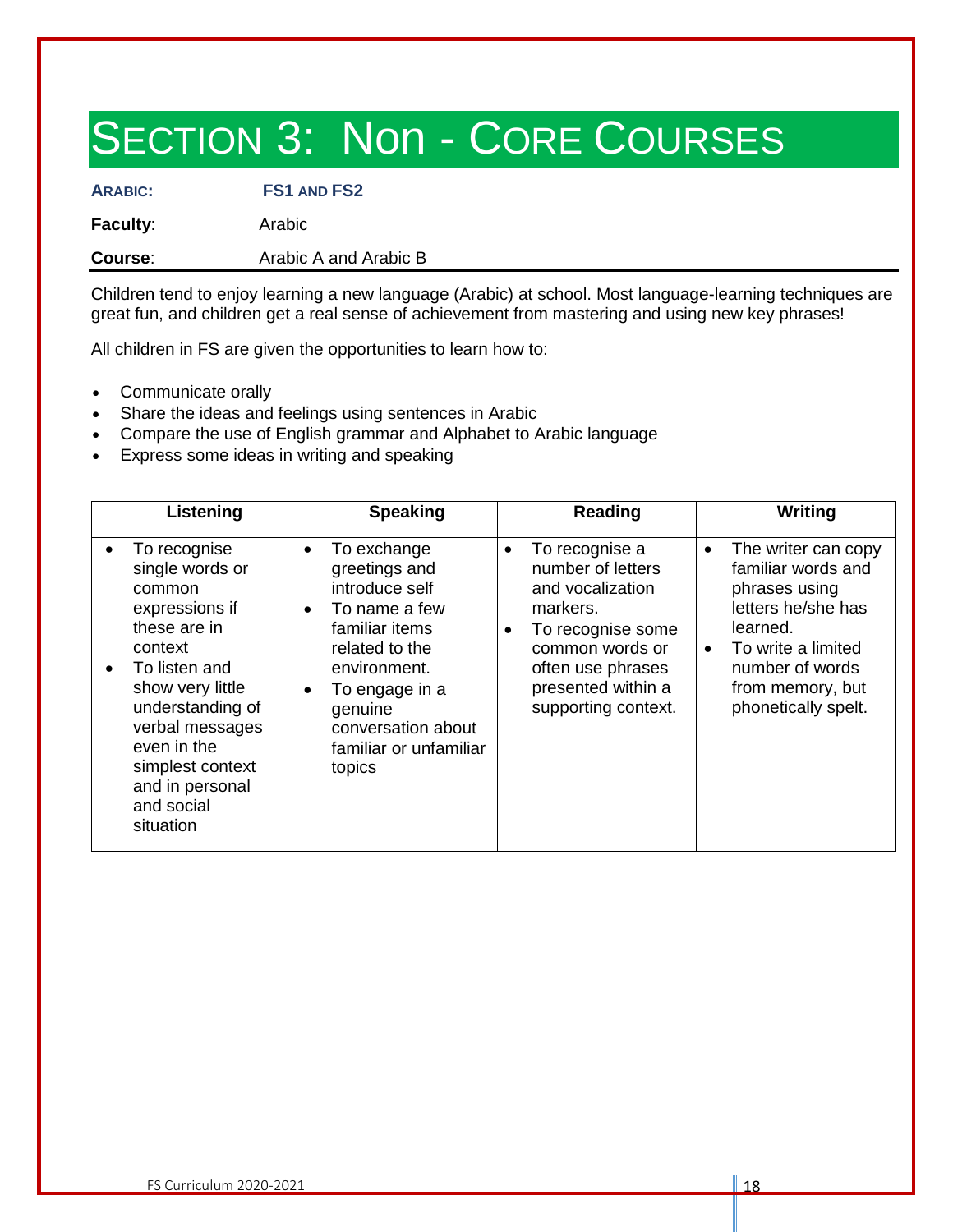## SECTION 3: NON - CORE COURSES

#### **MUSIC: FS1 AND FS2**

**Course:** Foundation Course – Music

Music is a universal language that embodies one of the highest forms of creativity. A high quality music education should engage and inspire pupils to develop a love of music and their talent as musicians, and so increase their self-confidence, creativity and sense of achievement. As pupils progress, they should develop a critical engagement with music, allowing them to compose, and to listen with discrimination to the best in the musical canon.

Music as a compulsory subject is expected to be taught to and experienced by all children in FS1 and 2.







#### **Course Description:**

The Foundation Course for music aims to ensure that all pupils:

- Learn to sing and use their voice, to create and compose music on their own and with others, have the opportunity to learn a musical instrument, use technology appropriately and have the opportunity to progress to the next level of musical excellence
- Understand and explore how music is created, produced and communicated, including through the inter-related dimensions: pitch, duration, dynamics, tempo, timbre, texture, structure and appropriate musical notations

#### **What will students learn?**

- To sing and play musically with increasing confidence and control
- To develop an understanding of musical composition, organising and manipulating ideas within musical structures and reproducing sounds from aural memory
- Play and perform in solo and ensemble contexts, using their voice and play musical instruments with increasing accuracy, fluency, control and expression
- Improvise and compose music for a range of purposes
- Dimensions of music and listen with attention to detail and recall sounds with increasing aural memory
- Understand musical theory
- Appreciate and understand a wide range of high-quality live and recorded music and digital learning through IPads and tablets (Garage band and Music Maker Jam)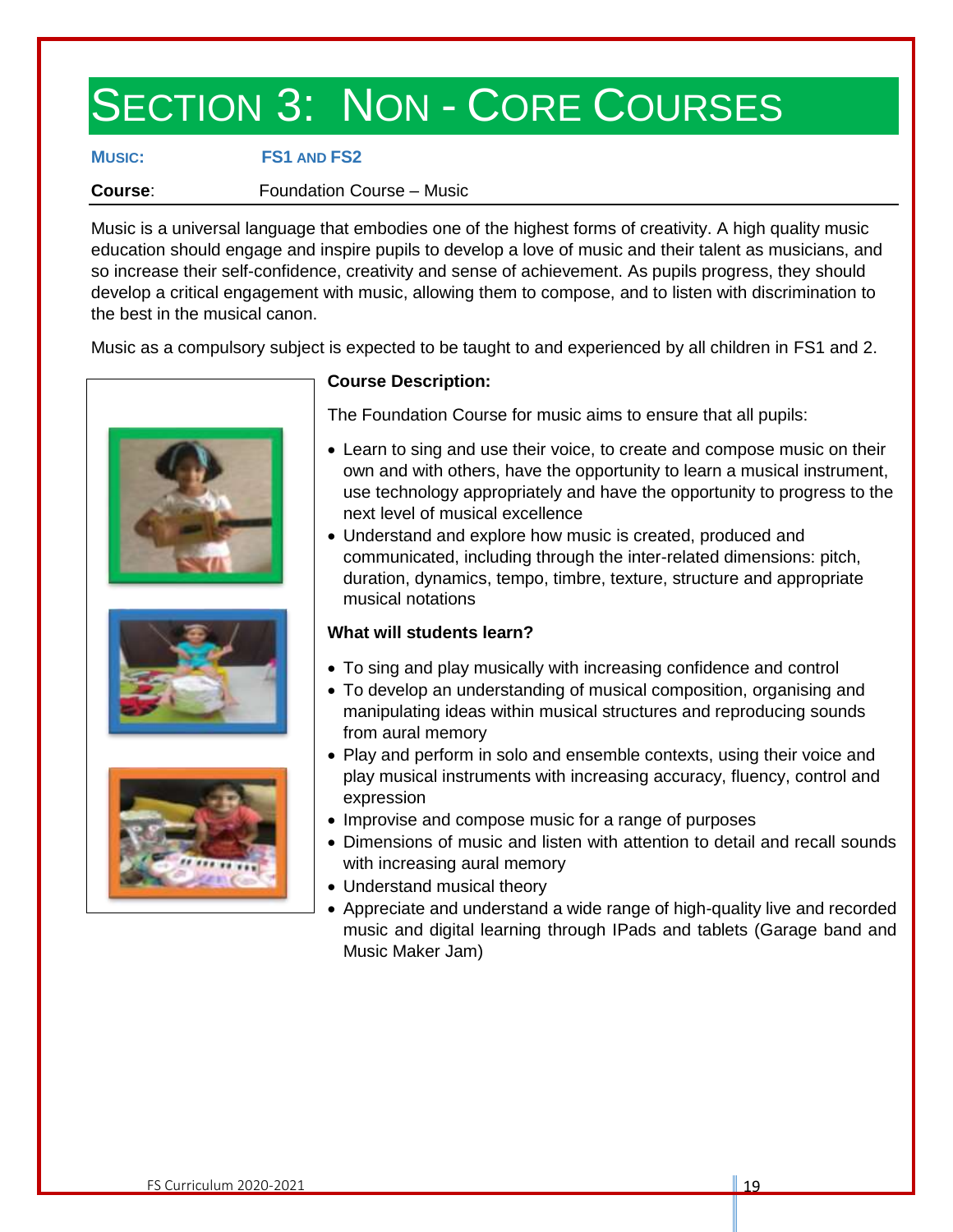# **SECTION 4: The Foundation Stage** Learning Journey

#### **Introduction**:

Our main focus in the Foundation Stage Learning Journey is that we want the curriculum to enable all young students to become:

- Successful learners who enjoy learning, make progress and achieve
- Confident learners who are able to live safe, healthy and fulfilling lives
- Respectful individuals who show kindness and care for their surroundings

In Foundation Stage 1, we put emphasis on speaking and listening, socialisation and following rules and routines in Term 1. A lot of our work incorporates talking and discussing with the children about their learning, incorporated through a **play based curriculum in our daily environment**. We start to learn about the children's individual learning styles and strive to engage and develop the child's own interests. Throughout the year, we conduct Rhyme time and DEAR time sessions. In Term 1 and Term 2, we introduce the Phase 1 Aspects of the Letters and Sounds program. In Term 3, we introduce 2 letter sounds per week following the Letters and Sounds program. Story time sessions are a part of our daily routine. There are Arabic and Music sessions conducted for the children by specialist teachers.

In Foundation Stage 2, we incorporate two programmes to enrich the quality of the Curriculum.

**The Letters and Sounds programme** is introduced to teach letters and sounds, reading and writing 'in general.' This is a multisensory method with a lot of activities and strategies to develop early Literacy skills. In Foundation Stage 2, we introduce four letter sounds each week. Once the children have been introduced to the first group of sounds, they are encouraged to blend sounds together to form words and develop reading.

**The Reading programme** develops reading as an important tool for learning in the Foundation Stage 2 Curriculum. We teach reading by developing the vocabulary and by introducing the sounds using the Letters and Sounds programme, the phonics scheme as mentioned above. As children grow older, they begin to understand more about the sounds of English language and can join in with rhymes, songs and stories. Over time, this will help children develop an understanding that words are made up of different sounds. Soon, they will be able to hear these different sounds in words. Gradually, they will learn to match sounds to letters. They use this knowledge when they are reading and writing. A child will benefit greatly from a love of reading for pleasure. This can come from being read to. Once a child has begun to learn the letter sounds they will be able to pick them out in words. They should then move on to working out whole words through blending. As a result, it is easier if reading begins with storybooks that use simple words. Once there is fluency in reading, the most important skills for a child will be comprehension and then understanding of more words. This can be developed by asking a child questions about a story they have just read. We further develop reading by conducting Guided reading sessions with 'Collins Big Cat Phonics' books. Your child will bring a 'Collins Big Cat' book home once a week. At first, your child's reading book is likely to be a picture book (without words). Picture books are essential to promote and continue the development of language, speaking and listening skills. Books with words will be sent home as soon as your child's teacher feels that your child is ready to read and has developed the phonic skills.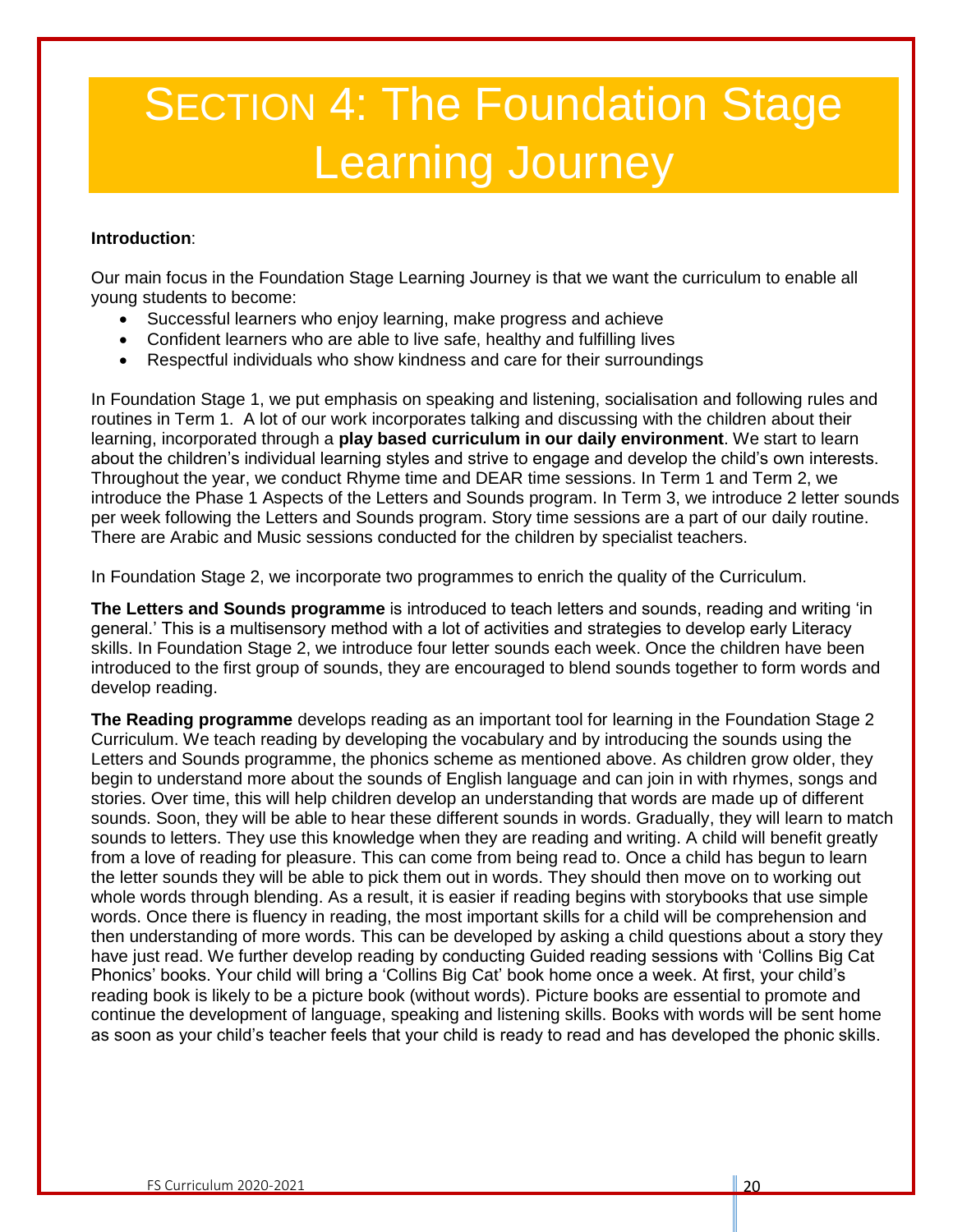#### **At Cambridge International School, the provision of the following supports the learning in all seven areas of learning:**

- Role play
- Outdoor play
- Sand and water play
- Construction area
- Creative area
- Malleable (play dough/cooking)
- Writing area
- Maths area
- Reading (books and stories)
- Investigation area
- The Traffic Park

Through **PLAY,** our children explore and develop learning experiences, which help them make sense of the world. They practice and build up ideas, and learn how to control themselves and understand the need for rules. They have the opportunity to think creatively alongside other children as well as on their own. They communicate with others as they investigate and solve problems. They express fears or re- live anxious experiences in controlled and safe situations.

#### **The importance of play in Early Years:**

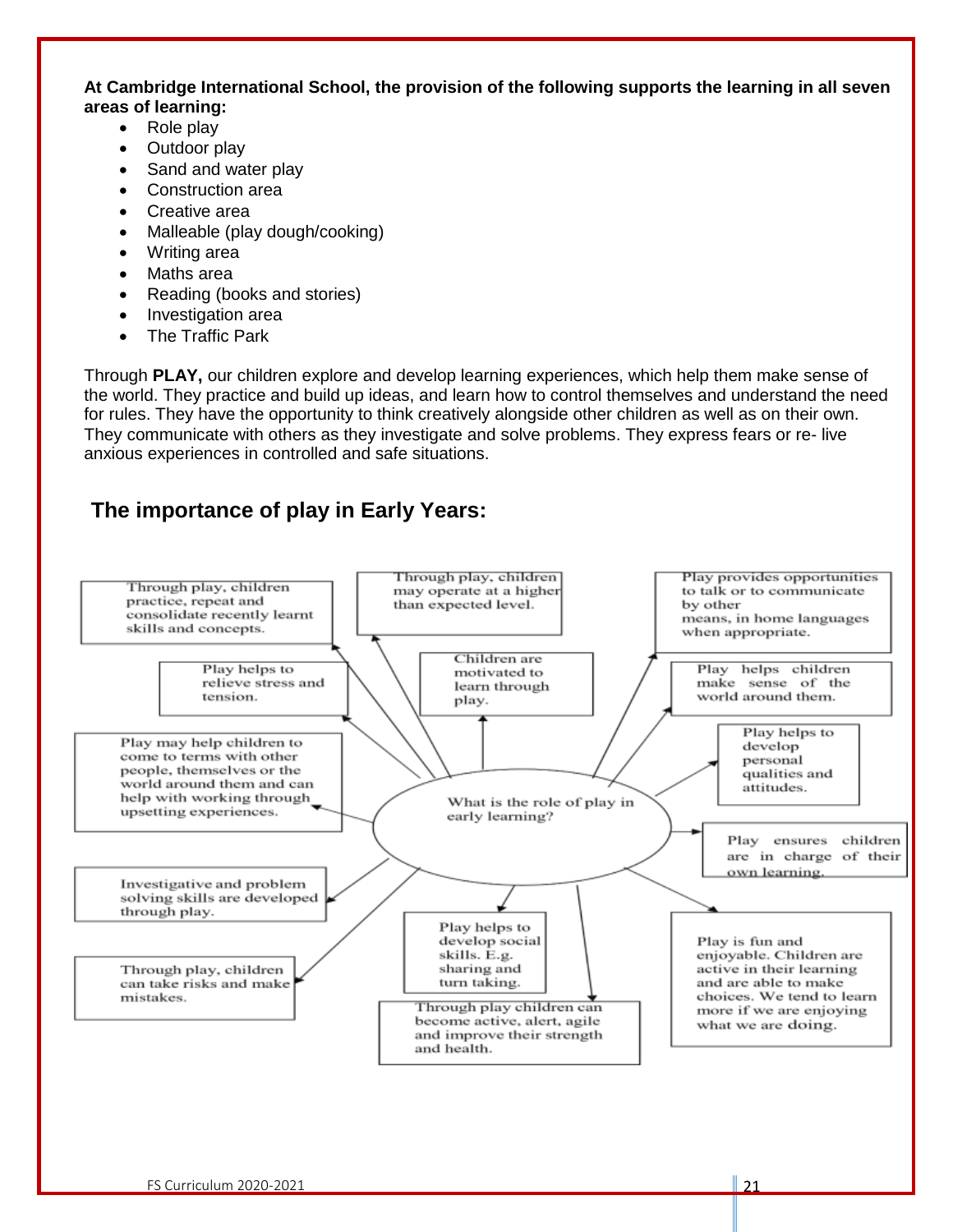## **SECTION 5: Parental Engagement**

You are your child's first teacher and understand them better than anyone else. By talking and playing with them, you can introduce simple skills and can help to set the scene for their future development.

#### **Talk and listen to your child:**

The most rapid development of your child's brain takes place between birth and the age of two. Your child continues to learn and develop rapidly during the important early years of their life. By building a few simple learning games into your child's daily routines and helping them investigate their environment; you can help to give them the best possible start to their education. Whether in English or your home language you can help your child to learn by giving them opportunities to:

- Look at interesting things, in the garden or in the home
- Touch a variety of objects
- Listen to a range of sounds like songs, rhymes, stories, music, etc.
- Taste a range of flavours
- Investigate things that open, close, float, sink, twist, turn
- Explore objects like large boxes, things that make noises and things that move
- Play for uninterrupted periods, alone or with others, with help from adults, and in their own way
- Talk to other children and adults

#### **Spend Quality Time Together:**

Turning off the television or computer and spending time with your child creates valuable opportunities for learning. Here are a few ideas about activities that your child can learn from:

- Pottering around the garden together teaches children about plant life, insects and animals
- Simple kitchen tasks, like letting your child spread jam on sandwiches, can give an early lesson in improving motor skills
- Playing games together teaches fair play and cooperative behaviour
- Family and holiday photos can give lessons on family history and geography

#### **Develop Personal and Social skills:**

You can help your child to be independent with dressing and undressing (we love maids but sometimes they are too helpful.)

- Encourage your child to use the toilet on their own
- Praise your child when they tidy away their toys
- Talk to them about what they are doing to maintain interest levels and concentration
- If your child finds they need help, make sure they know how to ask for what they need in a clear way
- Talk about sharing and how important it is when they go to school
- Can they play simple games that require them to take turns?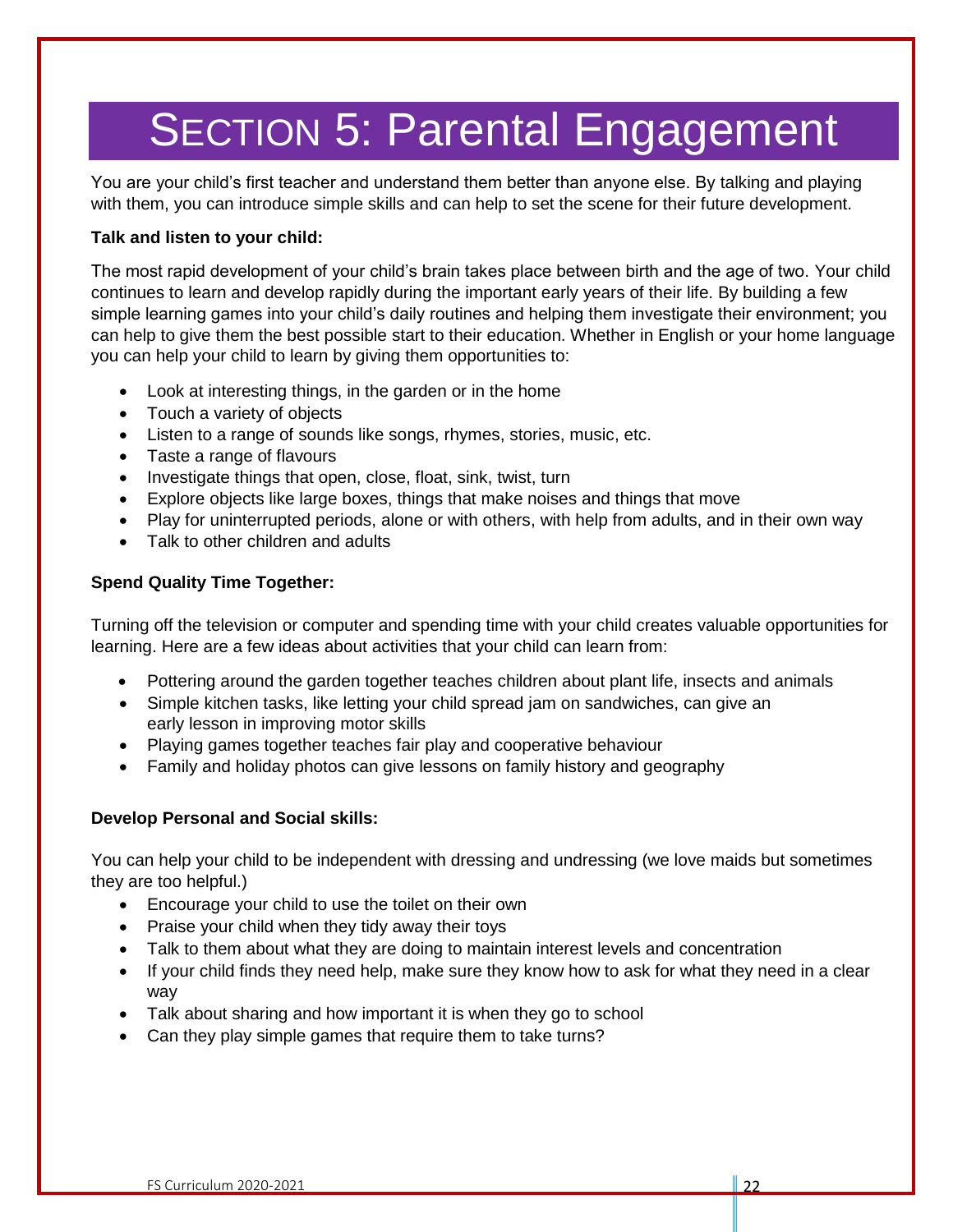#### **Develop Number Skills:**

Counting and noticing shapes come naturally to children, so you can use your child's interest in these activities to develop their mathematical understanding. These skills can also be developed through stories, songs, games and imaginative play. Even helping in everyday tasks like telling time or measuring ingredients for cooking, gives children the chance to learn new Math skills.

#### **Counting:**

Your child may start to recognise numbers at an early age. They will go on to learn how to count and will use their skills with numbers to solve problems. To help develop your child's counting skills, you could:

- Help your child count items around the home tins in the cupboards, toys in the toy box or pencils in the drawer, set the table for dinner
- Sing counting songs and rhymes like 'Ten Green Bottles'
- Have your child guess the next number as the oven timer counts down to zero
- Point out numbers in everyday life: on the front door, birthday cards, car number plates or clocks
- Ask your child to collect a specified number of objects
- Play games like 'Snakes and Ladders' that involve using a dice

#### **Measuring:**

Your child naturally learns to use words to compare the things they see: for example, 'bigger or smaller', 'taller or shorter'. They then learn about the tools needed for measuring things – scales for weight, tape measures for length and clocks for time. To help develop your child's measuring skills, you could:

- Practise measuring things in the home with a tape measure and draw down their sizes
- Compare the lengths of two objects
- Compare objects to see which is heavier
- Fill and empty containers
- Weigh ingredients for cooking

#### **Learn about Shapes**

After learning about the names of shapes, your child's next phase of learning is to describe what the different shapes can do and what they are like. You can encourage your child's interest in shapes by:

- Comparing the shapes of the street signs on the way to the shop/school
- Looking at everyday objects and find words to describe it
- Getting them to find everyday objects which are squares, circles, triangles and rectangles

#### **Develop Reading and Writing Skills for under five**

#### **Reading together:**

Everywhere you go with your child you have a chance to read together. Whether it's on the bus, metro, driving in the car, in shops or at the airport, you can point out the words around you and that's the beginning of reading. Reading stories with your child, even if for just 10 minutes a day, will help to build important skills, as well as capture your child's interest in books and there are fun ways to develop their writing skills too. From their earliest days babies enjoy listening to stories and looking at books. Develop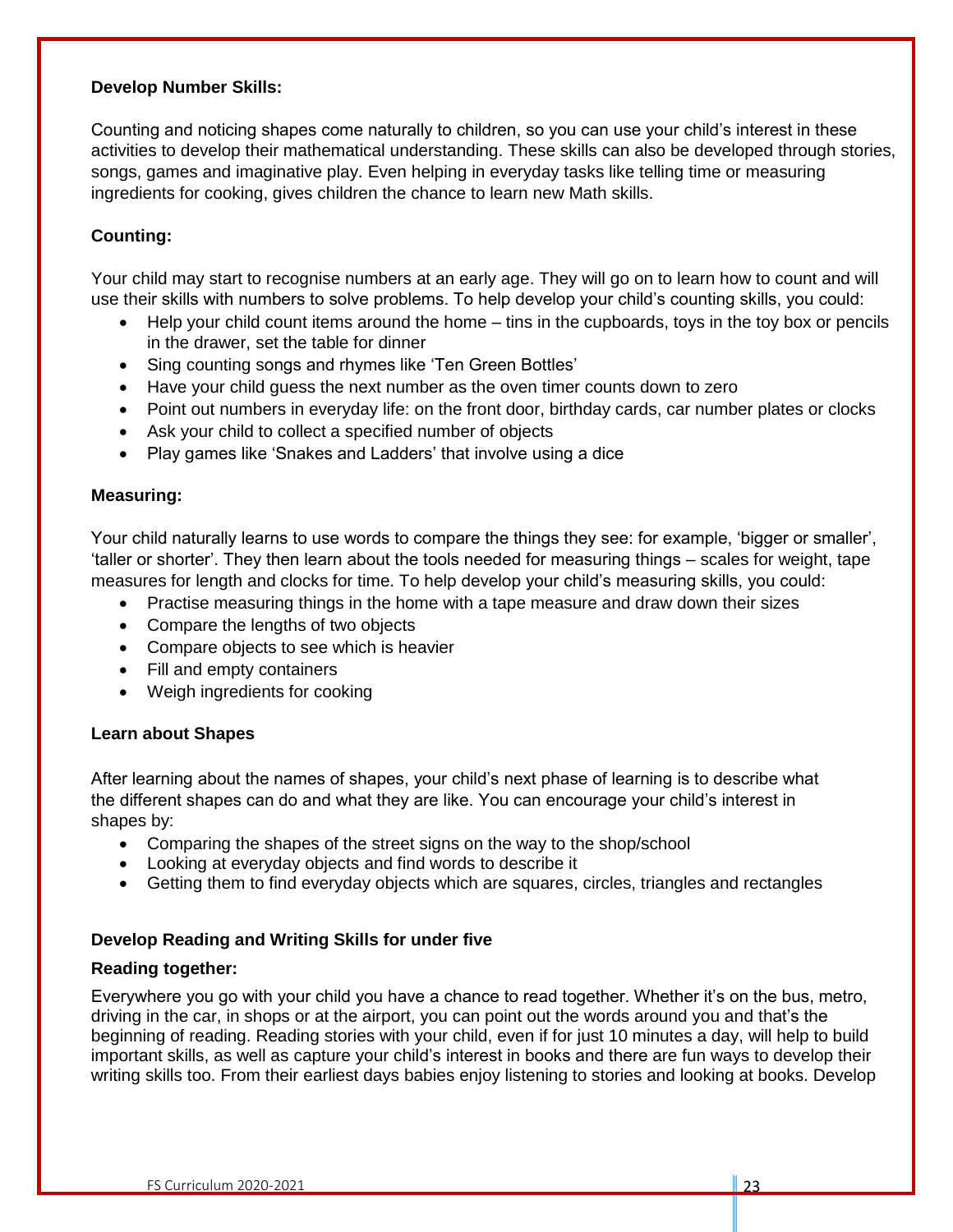this interest by having a cosy reading time each day. To make a fun and effective reading routine for your child:

- Spend 10 minutes a day reading together, and make it fun by choosing books you both enjoy
- Talk about the pictures and characters in the books and make up your own stories
- Buy books as presents and join a local library
- Try playing 'I Spy' and say the first letter sound of an object that you see around you get your child to guess the object

#### **Learn about Letters**

Children often learn to read by matching letters with the sounds that they remember hearing. To help this learning process you can try to:

- Get your child to spot letters they recognise in words (like the first letter of their name)
- Sing nursery rhymes and songs together while pointing to the words in a book
- Look at brochures and catalogues together, and point out words printed in bold or with unusual fonts
- Play 'I Spy' to show the sounds and letters different words begin with
- Play games with sounds, making up silly words that all begin with the same sound (like the first sound in their name)

#### **Develop Marks: Early Writing skills**

From a young age children enjoy experimenting with making marks and doing their own 'writing' which they will enjoy 'reading' to you. You can also help your child by:

- Helping them to make marks on paper with a range of tools such as their fingers, brushes and crayons
- Taking part in other activities that enable them to develop their motor skills, such as rolling dough, cutting paper or threading laces
- Helping them 'write' labels, birthday cards and invitations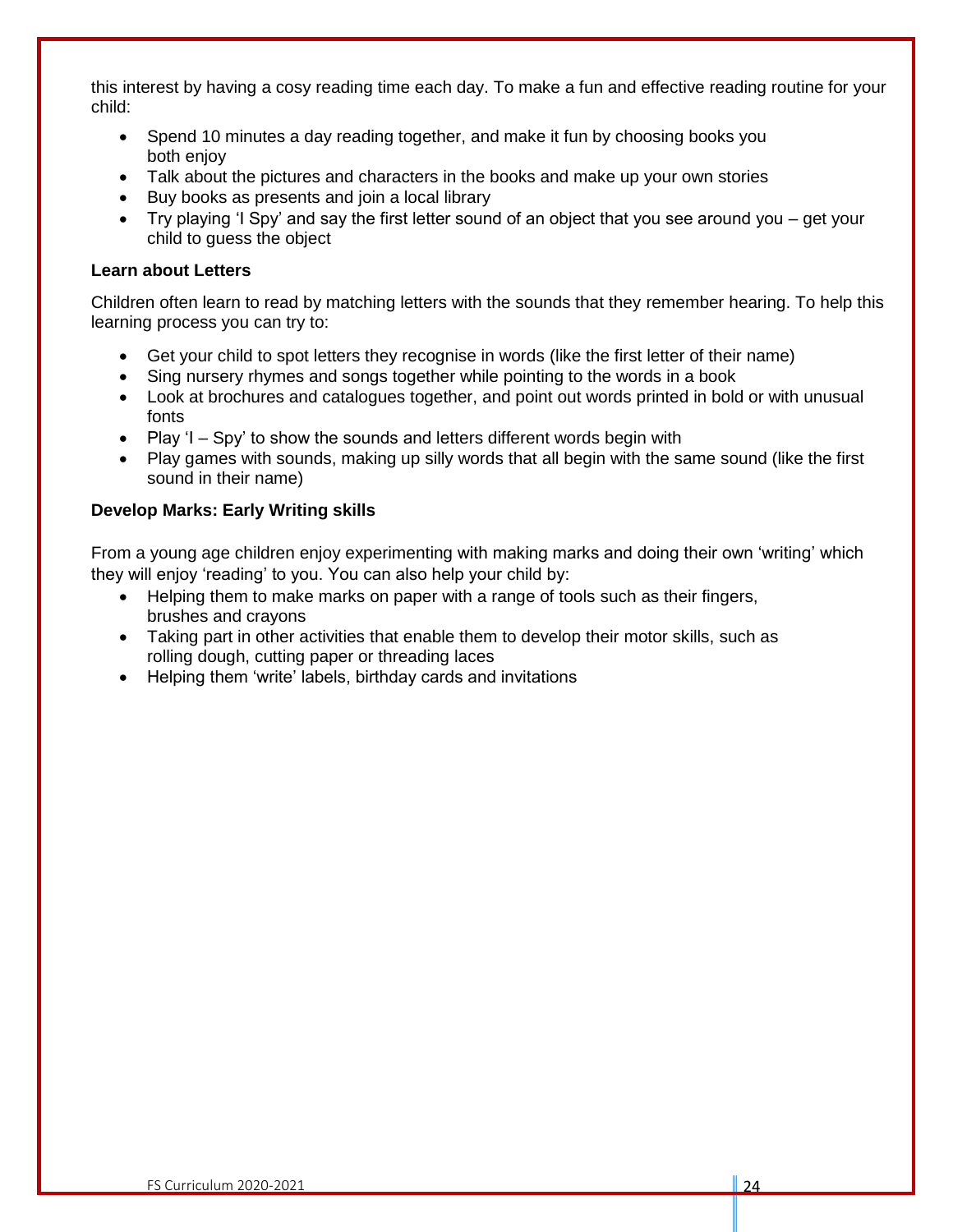## **SECTION 6: School Routines**

#### **Routines that you need to know:**

#### **Student Planner**:

Please complete all the student's details in the planner. We use the student planner to keep you informed about what is going on at school. It is also for you to tell us what we need to know from home. The planner is checked daily at school so notes will be read and either replied to or initiated to show that we have read them. We will give you a plastic clear folder to store your child's planner.

#### **Please ENSURE your child brings this 'STUDENT PLANNER' to school EVERYDAY.**

#### **Medical Information:**

Please inform your child's class teacher of any medical information regarding your child that we should know about. This can be essential in an emergency situation. Likewise, please advise us if your child is taking any medication. We will inform the teaching staff and the school nurse.

#### **Allergies:**

Some children at school have egg, peanut and nut allergies. Due to the obvious danger to those children, any food items that contain nuts/eggs are not to be brought into the school at any time. If your child has an allergy, please inform his/her teacher and complete the information in the planner.

#### **Food preferences:**

Kindly inform the class teacher if there are any foods that your child may not eat due to religious/cultural beliefs.

#### **Snack:**

GEMS organisation promotes healthy eating through all its schools. It is important that your child has a healthy snack every day so that they can be at their optimum learning state and we would appreciate your support.

- Choose a medium size snack box and spill-proof drink bottle that your child can open and close independently
- Send a piece of fruit or vegetable everyday
- Talk to your child about what they like to eat so that the food is something they will enjoy
- Before your child starts school, try to ensure that they know how to sit and eat politely with others at a table
- The following should not be included in the snack box chocolate, sweets, nuts, peanut butter or fizzy drinks

#### **Uniform:**

• Your child will be expected to wear the correct uniform at all times. This is outlined in the 'Student Planner' (and can be purchased from the School Uniform dealers at Bur Juman)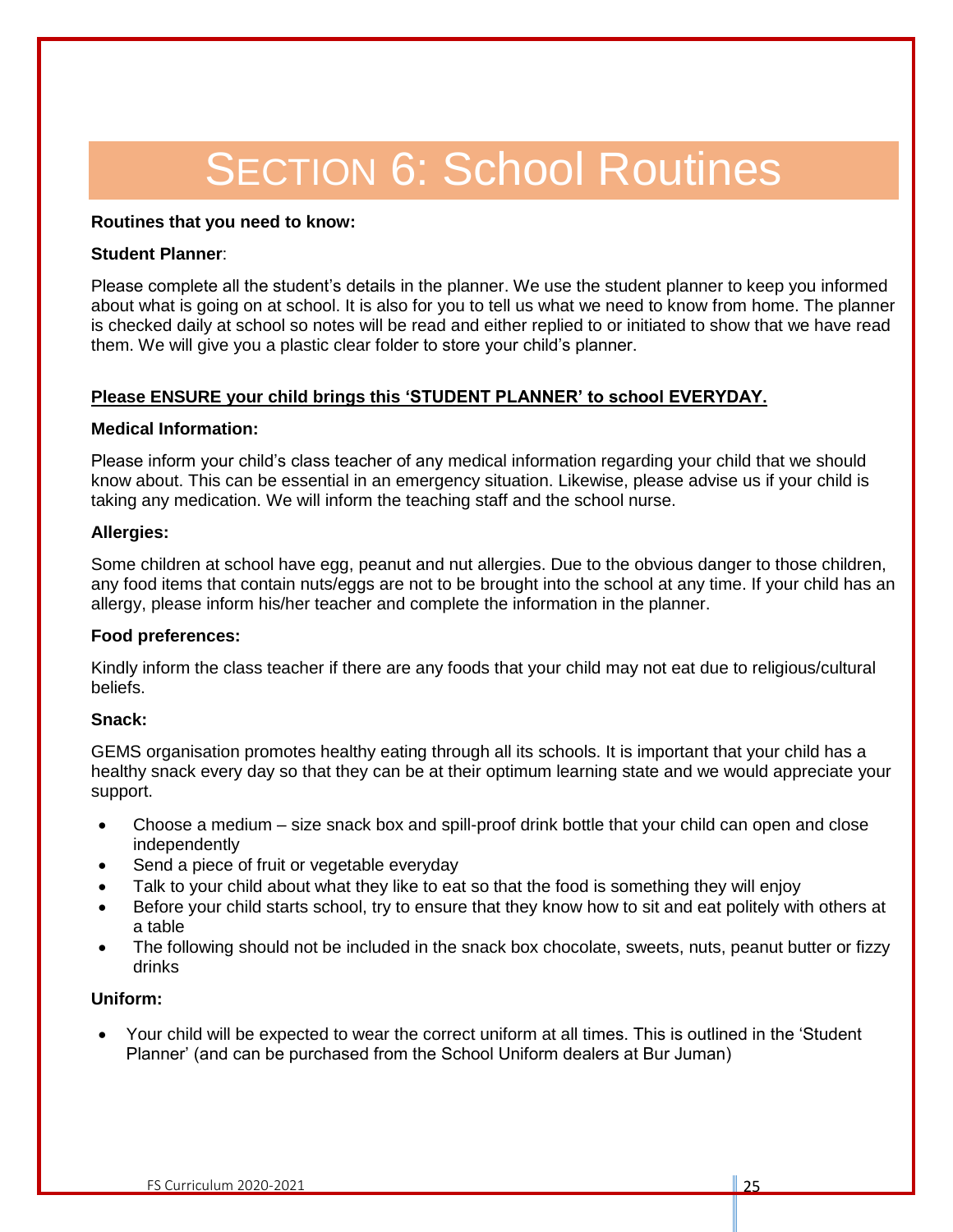- Ensure that the school sweater is labelled with your child's name on it. We will not search for clothing that is not named
- Ensure your child's bag is clearly labelled with their name and class written on it and ensure that it's not too big! **Trolley bags** are **NOT** allowed
- Stud-type earrings are allowed and long hair must be tied back. For safety reasons no other jewellery is permitted. It is very easy for a child to get his or her jewellery tangled with something during play and hurt themselves or else they may lose it, break it or worse still swallow it by mistake
- Avoid using different colour hair bands and clips, only black can be used or it can be bought from the uniform shop

#### **Label! Label! Label!**

Please clearly write your child's name on his/her bag, snack box and on any containers and bottles, also ensure that you write your child's name and class on all items of clothing. Please provide your child with a spare change of underwear and clothing. It is a good idea to send this to school in a labelled plastic 'zippy bag' in your child's bag to school every day in case of unforeseen personal accidents.

#### **Art Apron:**

We request you to please send, an art apron or one old daddy's t-shirt, which will be used as an apron during art sessions to avoid soiling and messing the school uniform.

#### **Dressing and Undressing:**

Please support your child's gross and fine motor skills by allowing them to dress and undress themselves. Your child's teacher will be there to support with zipping and buttoning if necessary. Shoes with velcro fastening are also a great help and develop your child's independence. Socks with laces should be avoided.

#### **Home Learning (only for FS2)**

Each week on Thursday the Home Learning will be uploaded on the school website for Literacy and Mathematics. These activities are to be shared with an adult or an older child. This will be based on one of the themes or activities the children will been looking at in class the following week. We hope that your child will be excited to share some of their learning from home, and that the home activity will give you some insight into what they are learning about. The activities chosen will also help your child meet the Early Learning Goals.

#### **Birthday celebrations:**

If your child has a birthday during the school week and wishes to celebrate it with their friends in class, you may send in small party bags with **non-edibles** such as books, balloons, colours, small toy, etc. Edible items will not be distributed to the children.

#### **Buses:**

Your child will be given a bus card; this card will say what bus they are travelling on, your address and the class they are in. **This card should be on the child at all time when in school and on the bus.** Your child must be accompanied to the bus stop by an adult or older sibling and also collected by an adult. Your child will not be allowed to leave the bus if an older person is not at the bus stop. They will then be returned to school for you to collect them. For some reason you do not want your child to go on the bus on any given date as usual then, you are required to inform the **Class Teacher** through the **Student planner** or a phone call to the School Reception, latest by 11:00a.m. We will not change the bus arrangement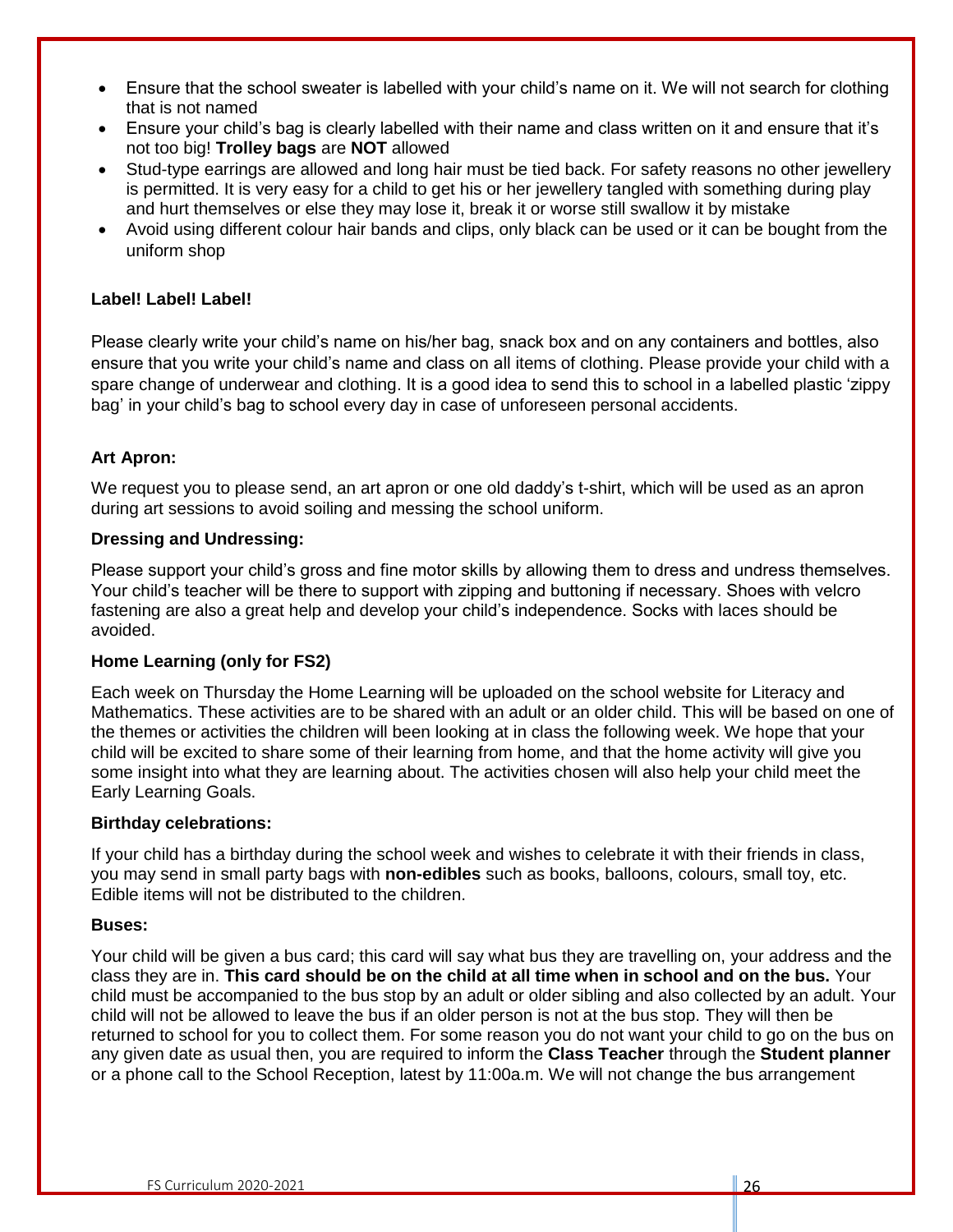without a note or phone call. The message needs to be sent to STS office too. Finally, please be on time for the buses. If you are late then you will make the other children on the bus late too. Please be considerate of others.

#### **Parents and driver pick up:**

Children who are using 'Own Transport' will also have a card, this must be carried by the person picking up the child. If a different person is coming to pick up your child then they must have the card. Please pick them up at 12:10pm as the teachers are busy with the school bus before that.

#### **Behaviour Policy:**

Children are encouraged at all times to practice positive behaviour. We introduce Dojo points for positive and progressive behaviour expectations in class. Children are encouraged with stickers and celebrate at circle time and throughout the day. The class dojo points are uploaded onto SIMS and the child with the highest number of points is the 'Star' of the week.

#### **Meeting with Parents:**

There are Parent Teacher meetings once a term, providing an opportunity for you to talk about your child with his/her class teachers. If you feel, you want to talk about an issue or concern other than at the PTM then please make an appointment through the Student Planner or Email. Mornings are not a good time to talk at length with your child's class teacher, as they are busy welcoming all the children and starting the school day. **An appointment provides an opportunity for a quality discussion.**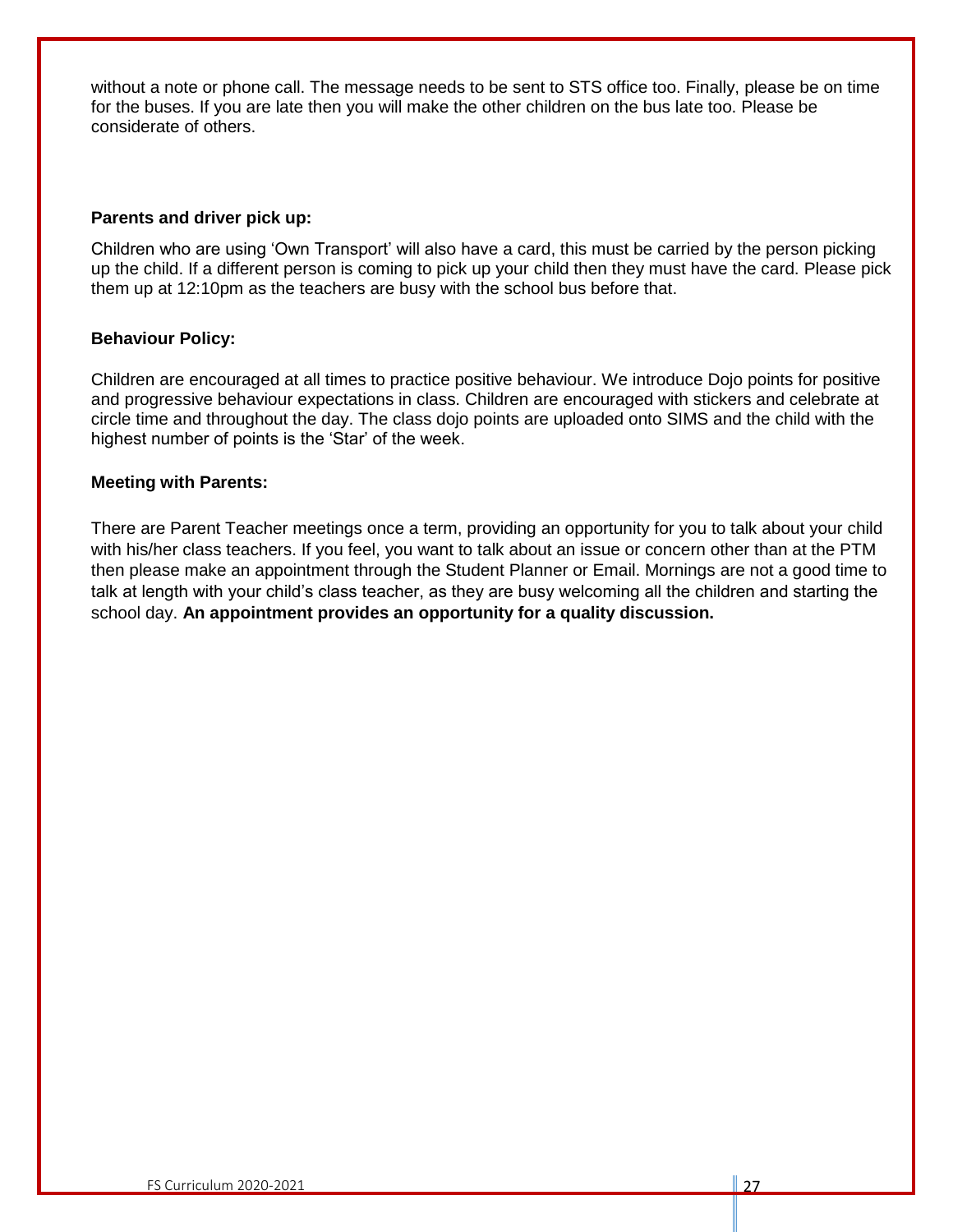# SECTION 7: ASSESSMENT, RECORDING AND REPORTING

#### **Introduction:**

Assessment is an integral part of Teaching and Learning and is required to optimise all students' learning and teachers' teaching by providing a picture of progress and achievements and to identify the next steps to success.

#### **Aim of this policy:**

- The purpose of this policy is to promote and monitor the progress of students at Cambridge International School Dubai via a comprehensive assessment and reporting system that records data on a centralised system, enabling management information to be analysed and reports produced for a variety of audiences
- It is fundamental to our mission that we are open and clear when making judgements about students' progress. We believe that students and parents have an entitlement to assessment information through a precise, informative and understandable reporting system
- This information should tell students and parents how progress is being monitored, what targets and support are required, what an individual's attainment is and how comparable this is in relation to his or her peers.

#### **Principles of this policy**:

There are a number of principles upon which the philosophy of the ARR Policy is founded. These are:

- Marking and testing in all subject areas and faculties will be undertaken according to a common format which recognises readiness for learning, presentation and attainment
- $\circ$  Reports will be sent to parents that comment on progress against baseline targets, performance, and readiness for learning
- o Every parent will receive three reports per year
- $\circ$  Faculty and subject/grade areas will record individual student achievement in each EYFS Curriculum Attainment Target where available, thus providing the appropriate information which will be required at the end of Foundation Stage and entry into Key Stage 1
- $\circ$  Internal assessments are made and recorded by all staff in the student's Learning Journey. Moderation will also take place
- o Specific assessment data will also be recorded on Assessment Manager in SIMS to enable CIS to monitor, evaluate and set targets for individual students
- o Provide teachers, students and parents with effective feedback regarding attainment, progress and next steps required, including intervention strategies
- $\circ$  Provide opportunity to evidence measurable progress and attainment in lessons to align with DSIB criteria
- $\circ$  Provide opportunities to track student progress and attainment throughout the year and over the course of their education (min 3 years)
- $\circ$  Monitor attainment and progress data, within the teaching faculty and benchmark against international standards (Gender, Exceptional Learners, Emirati, SEN)
- o Satisfy all external assessment center criteria (GL assessment)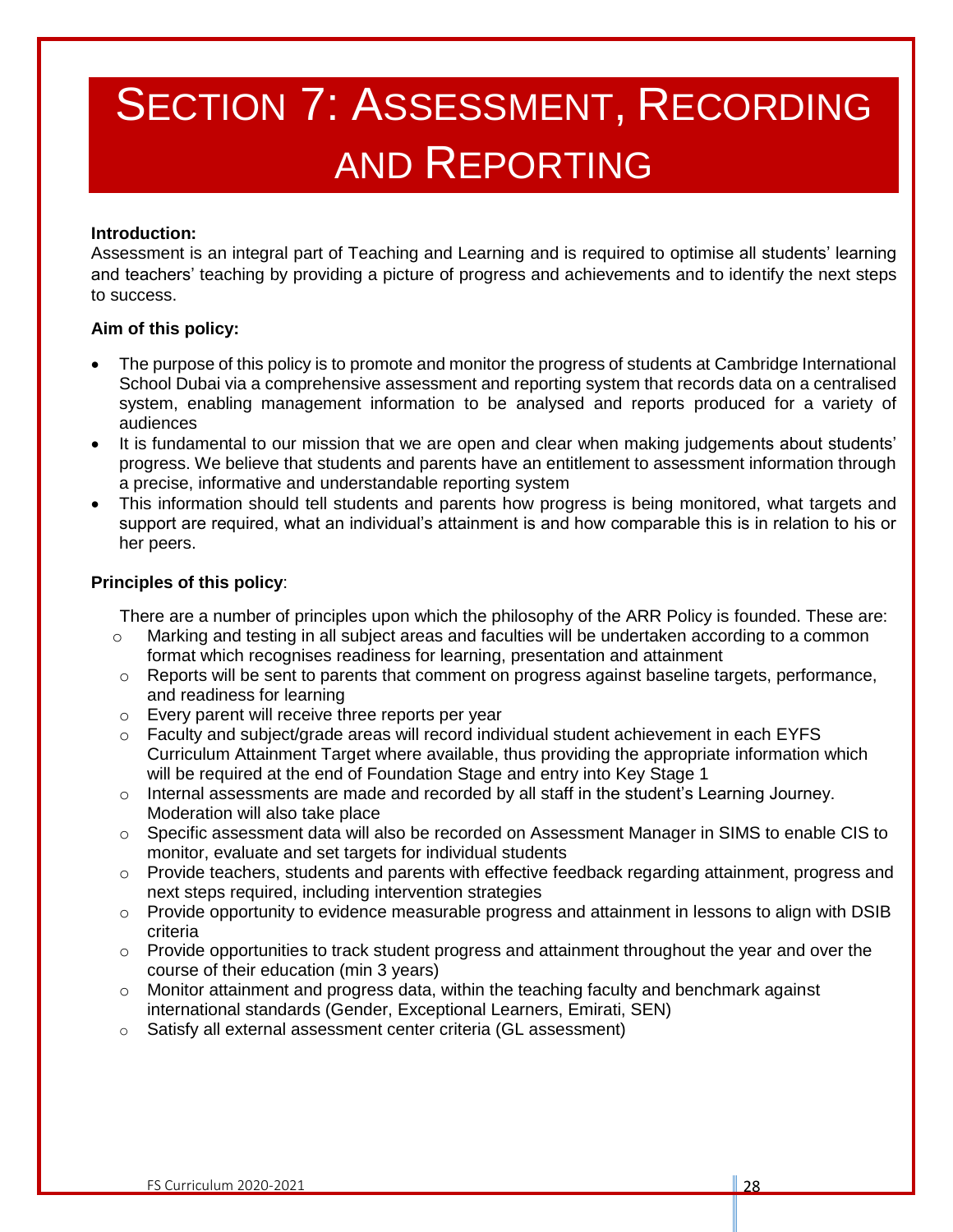#### **Types of Assessment**

#### **Assessment for / Of Learning / As Learning:**

- There are three principal functions of assessment- **assessment for learning**, **assessment of learning** and **assessment as learning**
- Assessment for learning highlights and emphasis the assessment made on a day to day process of teaching and learning (formative)
- Assessment of learning helps to create a cumulative record of children's progress and attainments (summative)
- Assessment as learning is the use of a task or an activity to allow students the opportunity to use assessment to further extend their own learning.
- **I. Summative** is Assessment **of** Learning. It is used mainly to measure performance and clearly identifies a standard of pupil attainment against given criteria. It is carried out at the end of a period of learning. Examples:
	- o External School Examinations (GL Baseline/ Progress)

**II. Formative** is Assessment **FOR** Learning. It is ongoing and provides evidence of and for progression in learning.

- $\circ$  It supports learning through identifying difficulties, providing feedback and diagnosing future learning priorities.
- $\circ$  Formative assessment can also be used to evaluate the effectiveness with which a teacher in mediating the curriculum and thus inform his/her future planning.
- o This includes:
	- a. Weekly focus
	- b. Home work
	- c. Class work
	- d. Group Activity Project work etc.

**III.Self-Assessment** encourages pupils to take responsibility for their own learning by:

- a. Evaluating their own achievement against shared learning outcomes
- b. Identifying their own strengths and areas for improvement
- c. Encouraging individual learning goals and action plans for future progression
- d. Fostering a self-reflective learning culture
- e. Encouraging independence in learning

**IV. Peer Assessment** is used when relevant. Pupils are encouraged to clarify their own ideas and understanding of both the learning intention and assessment criteria while assessing other pupils' work.

#### **V. Screening / Assessment**

CIS may undertake screening and assessments to determine the right placement of a student. The screening and assessment of a student will be determined by the admission team, and will be necessary to complete the registration process for the school. Entrance assessments where available are used for all new entrants. Once this step has been completed, a student may be offered a seat, placed on the waitlist, or denied.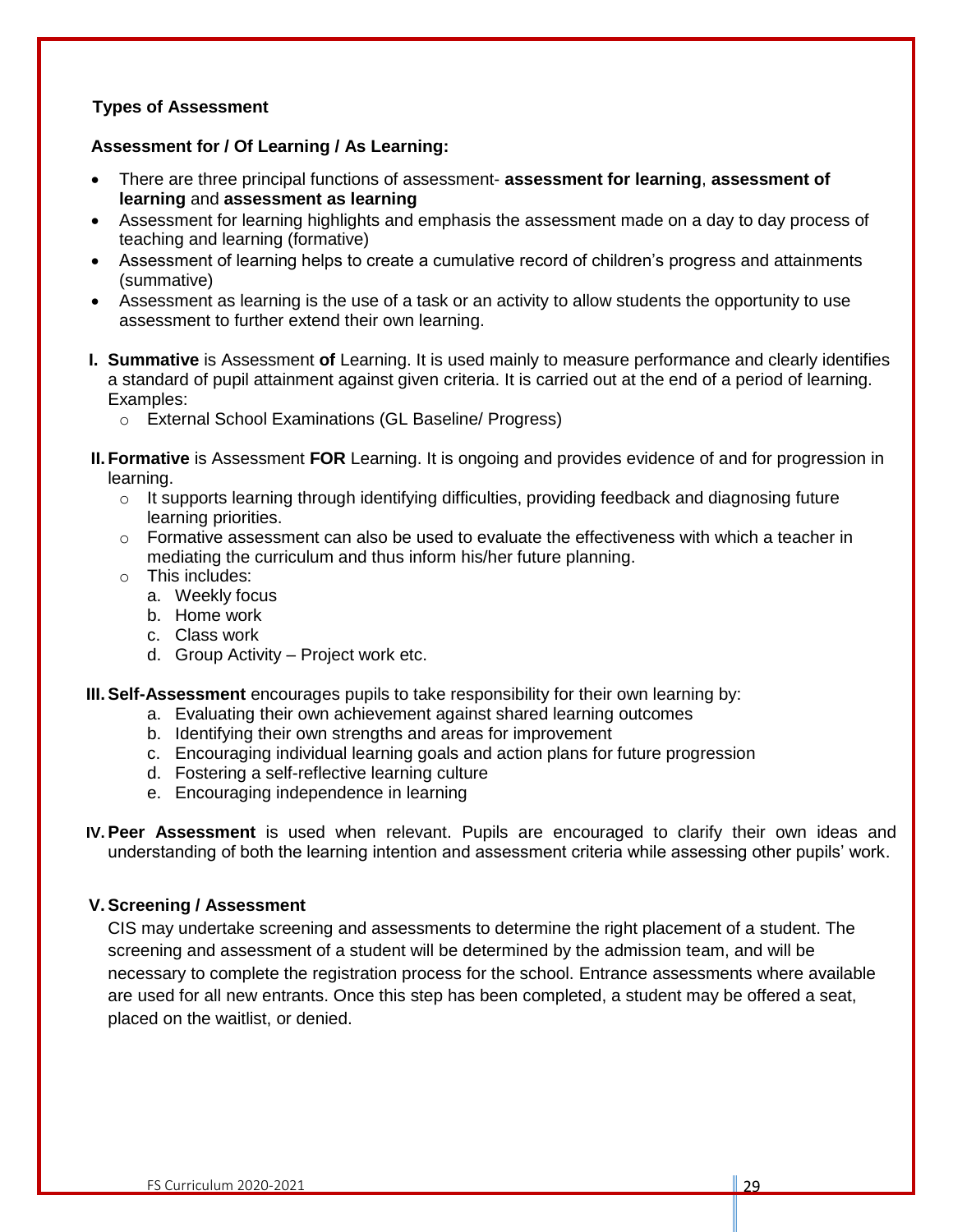#### **VI. External Assessments at CIS**

CIS takes part in Baseline (FS student test), The Cognitive Abilities Test (CAT4), and Progress Tests (PT English, Maths and Science), TIMSS, PISA, PASS and IGCSE, GCSE, AS & A level.

#### **Baseline/Progress**

These test measures a pupil's stage in Language, Literacy and Mathematics upon entry and completion of FS 2. The assessment contains a mixture of oral and touch based questions, with full-colour illustrations that is highly appealing to young children. There are three sections that measures Literacy, Language and Mathematics on entry and, optionally Literacy, Language and Mathematics at the end of the Foundation Stage. Used together the assessment provides a more rounded view of each pupil which compliments teacher's observational assessments.

#### **Recording and Reporting**

This ensures regular and relevant communication of pupil attainment and progress to pupils, teachers, parents and other appropriate external audiences. It is linked to both formative and summative methods of assessment and the recording and reporting of individual pupil assessment outcomes, measured against agreed and shared assessment criteria, is the responsibility of each teacher, within the context of agreed departmental and whole School Assessment policies.

#### **Recording**

Consistent record keeping by all teachers allows the effective monitoring of pupil progress and the regular evaluation of teaching content/styles/methods. Teachers are required to keep accurate records of all assessment that takes place.

This includes:

- Common Assessment marks/grades duly recorded
- Homework marks/grades duly recorded
- External/Internal Exam marks/grades duly recorded
- Anecdotal records
- Evidence of student learning (portfolios etc. especially in EYFS, files, notebooks in Primary and Secondary school

#### **Reporting**

The aims of reporting:

- Reports should provide parents with an accurate picture about pupils' achievements and progress, in clear and accessible language
- Reports should reflect attainment and achievement within the EYFS
- Reports should be based on evidence from formative assessment and recording
- Reports should be manageable for teachers to produce
- Reports should have a positive effect on pupils' attitudes and motivation
- Reports should support pupils' learning by setting targets
- The reporting process should provide opportunities for pupil involvement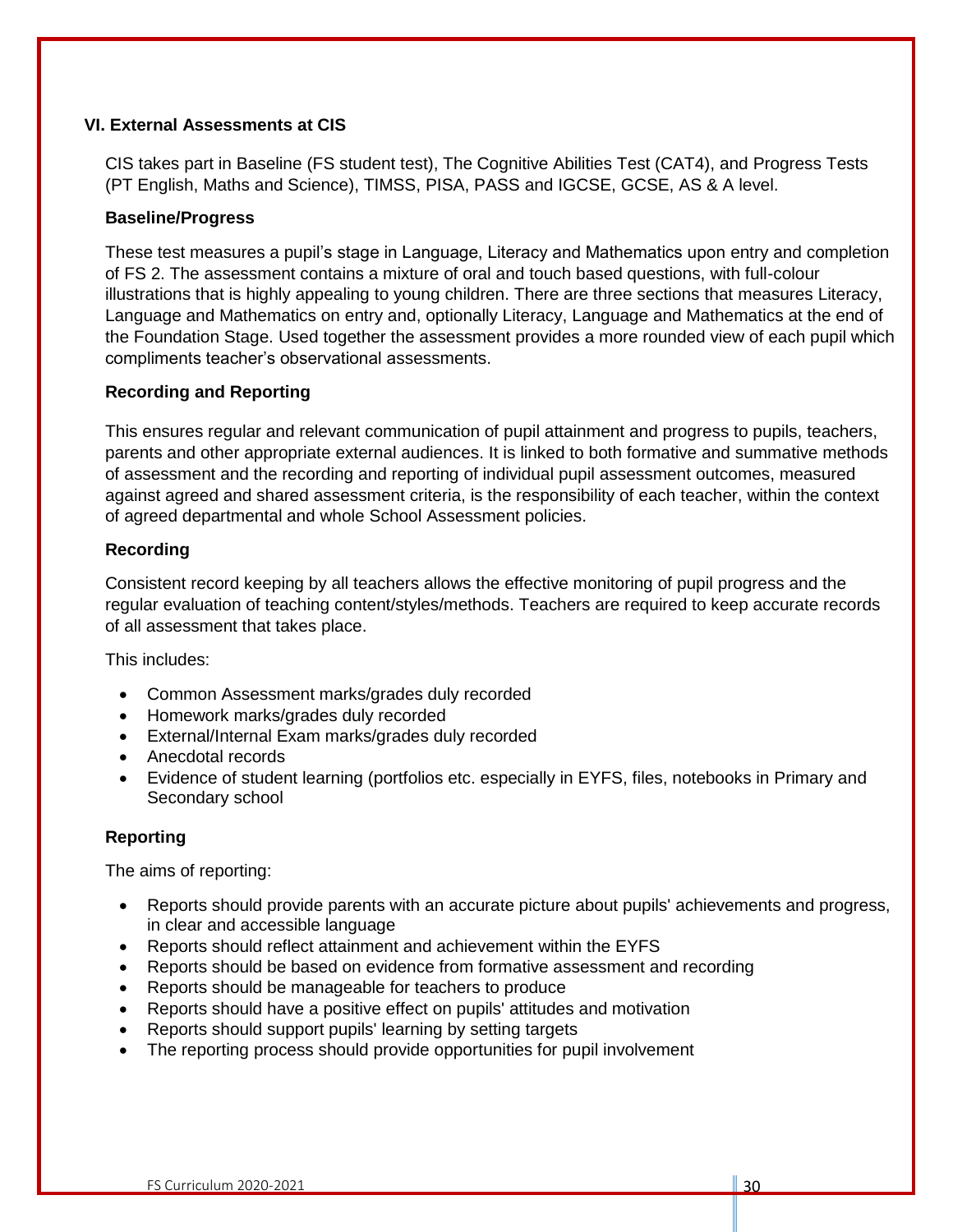• The reporting process should be part of a continuing dialogue with parents and encourage parental involvement and support

#### **Direct contact between staff and parents:**

• **Parent Teacher Meetings -** One day is allocated, three times during the school year, for parents to meet with classroom/ Subject teachers and discuss progress, attainment, effort and attitude to learning.

#### **Elementary School Assessment Foundation Stage: FS**

- Written feedback on homework is provided to parents weekly
- Ongoing daily observations of student progress in line with the EYFS Development Matters profile recorded
- Data input onto the school information system every half term
- Moderation is conducted every half term

There are seven areas of learning and development in Early Years settings. All areas of learning and development are important and inter-connected. Three areas are particularly crucial for igniting children's curiosity and enthusiasm for learning, and for building their capacity to learn, form relationships and thrive. The three prime areas are:

- Communication and Language;
- Physical Development;
- Personal, Social and Emotional Development.

CIS will also support children in four specific areas, through which the three prime areas are strengthened and applied. The specific areas are:

- Literacy;
- Mathematics;
- Understanding The World;
- Expressive Arts And Design

#### **Recording in the Foundation Stage:**

Assessments in FS are primarily based on teachers' observations. Information from these assessments will be used for parents and teachers to support children's learning and development at CIS.

It is important to note that a child develops at their own rate and in their own way, similarly children do not need to have achieved every part of each ELG (see below) to be deemed as at the expected level of development. Teaching is through play, where the child learns about subjects and other people through games.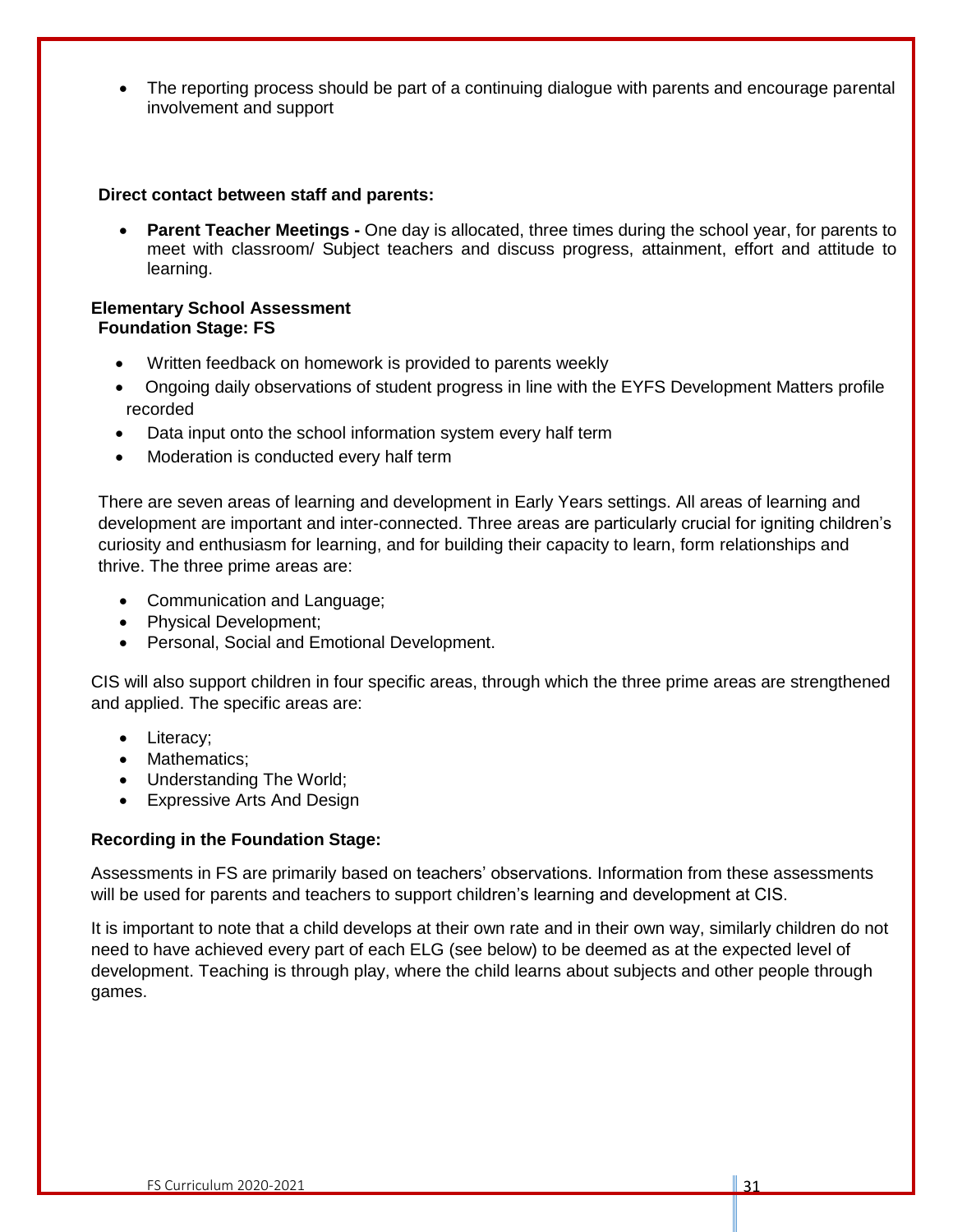

#### **Reporting: Early Learning Goals (ELG):**

At the end of FS, each child will be assessed against 17 key areas called the Early Learning Goals (ELGs). This is known as the Early Years Foundation Stage (EYFS) Profile. For each Early Learning Goal, teachers will judge whether a child is meeting the level of development expected at the end of the FS ('expected'), exceeding this level ('exceeding'), or not yet reaching this level ('emerging').

The completed Foundation Stage Profile also includes a short commentary on each child's skills and abilities in relation to the key characteristics of effective learning. This will support future curriculum planning and will provide the Year 1 teacher with important information about each child's approach to learning.

#### **Assessment Cycle in the Calendar**

#### **Proposed dates 2020-2021**

- In the school calendar there will be assessment deadlines
- A week is set aside for moderation/standardisation
- The week after the data deadline, HOY shares the data with teachers in order to analysis it for their class
- Head of Year and teachers set interventions and share the data with Head of School each term

#### **Report Release Dates:**

| <b>Year Group</b> | <b>Dates</b>    | Report         |
|-------------------|-----------------|----------------|
| <b>FS1-13</b>     | <b>December</b> | Term 1         |
| <b>FS1-13</b>     | <b>March</b>    | Term 2         |
| <b>FS1-10</b>     | June            | Final (Term 3) |